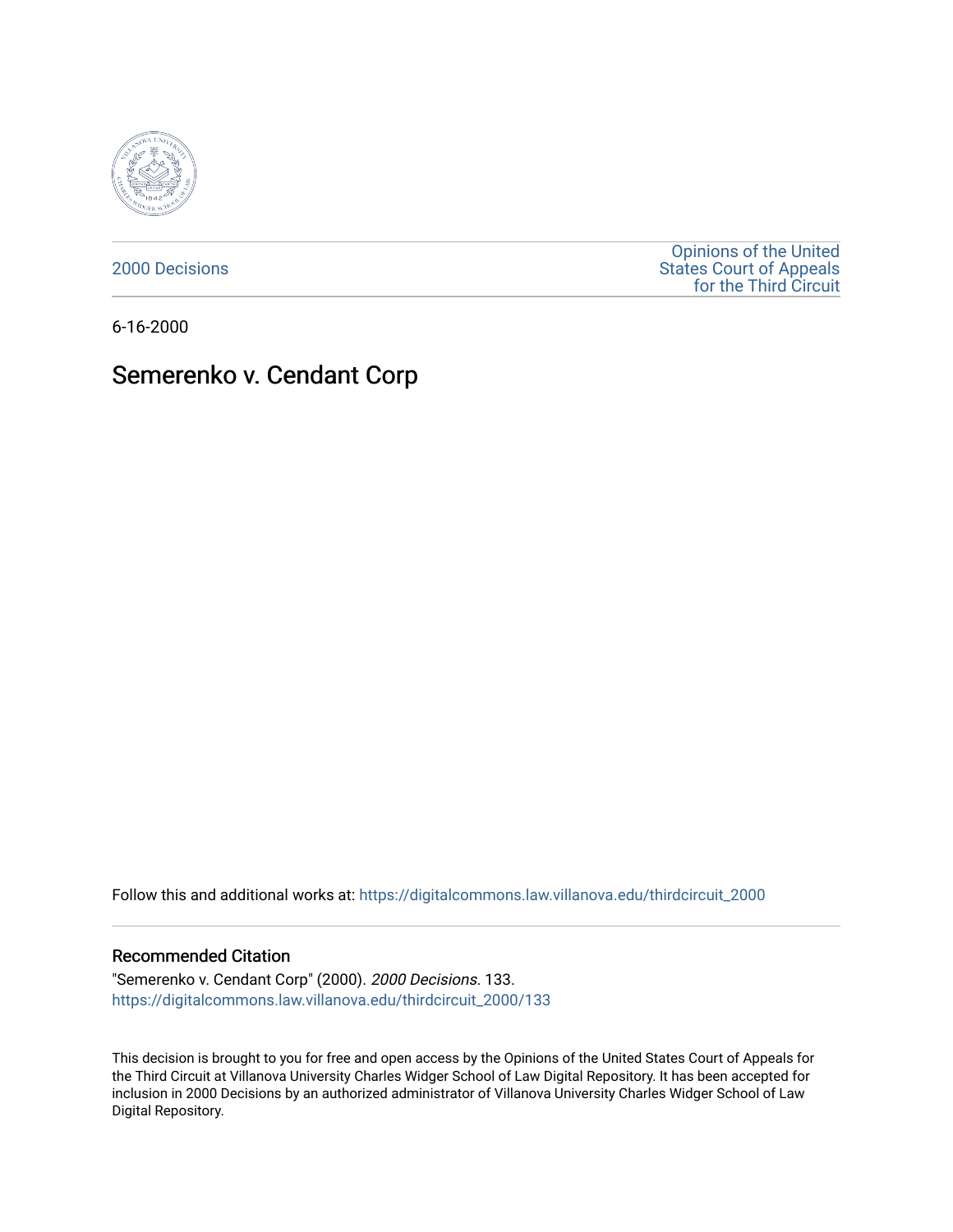```
Filed June 16, 2000
```
UNITED STATES COURT OF APPEALS FOR THE THIRD CIRCUIT

No. 99-5355

GEORGE SEMERENKO

v.

CENDANT CORP.; WALTER A. FORBES; E. KIRK SHELTON; COSMO CORIGLIANO; CHRISTOPHER K. MCLEOD; ERNST & YOUNG LLP

George Semerenko, individually and on behalf of all others similarly situated.

Appellant

(D.C. Civil No. 98-05384)

No. 99-5356

P. SCHOENFELD ASSET MANAGEMENT LLC, on behalf of itself and all others similarly situated,

Appellant

v.

CENDANT CORP.; WALTER A. FORBES; E. KIRK SHELTON; COSMO CORIGLIANO; CHRISTOPHER K. MCLEOD; ERNST & YOUNG LLP

(D.C. Civil No. 98-04734)

On Appeal from the United States District Court for the District of New Jersey District Judge: Honorable William H. Walls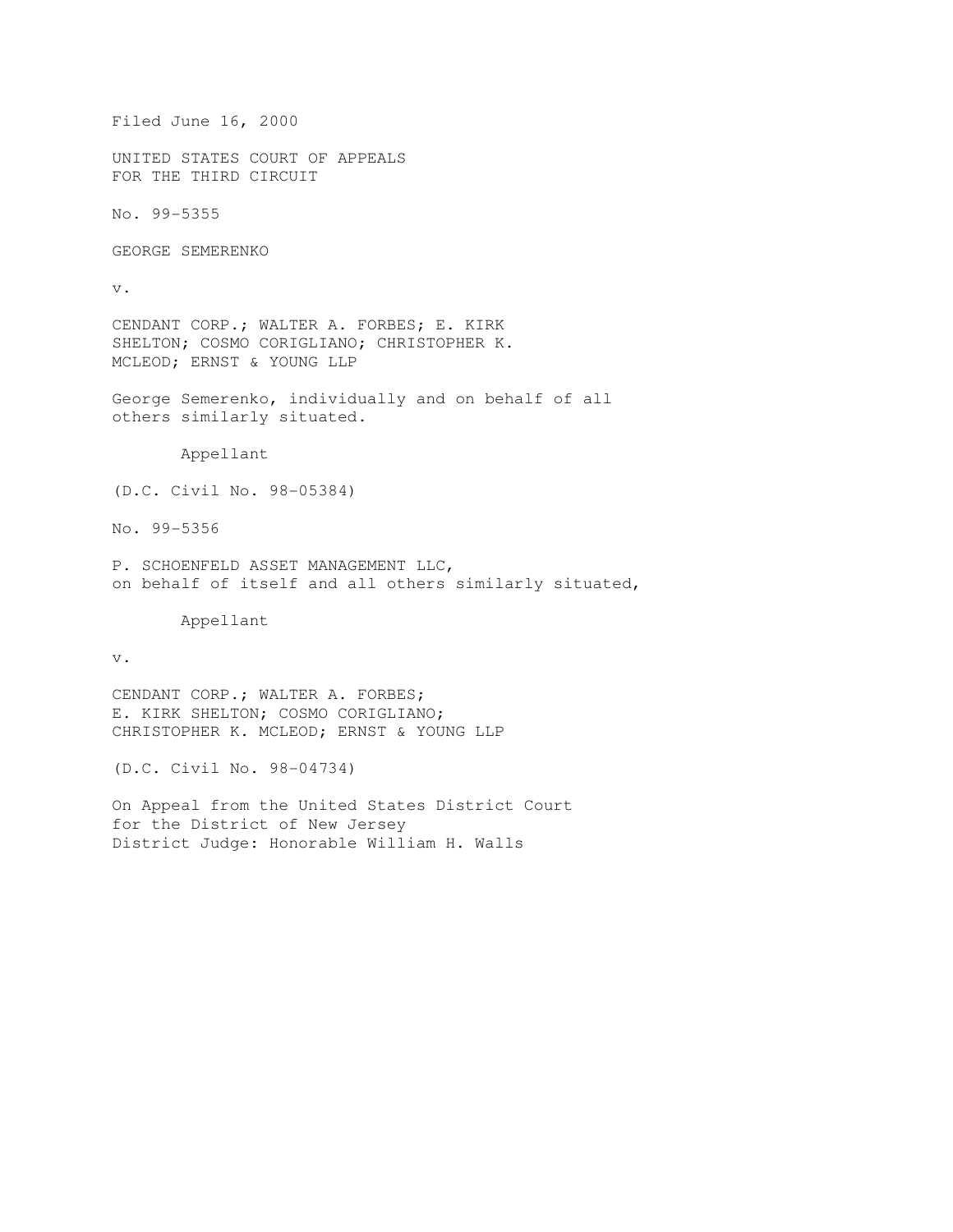Argued March 21, 2000 BEFORE: MANSMANN and GREENBERG, Circuit Judges and ALARCON, Senior Circuit Judge\* (Opinion Filed: June 16, 2000) Arthur N. Abbey [Argued] Jill S. Abrams Stephen J. Fearon, Jr. Nancy Kaboolian Abbey, Gardy & Squitieri, LLP 212 East 39th Street New York, NY 10016 Allyn Z. Lite Joseph J. DePalma Mary Jean Pizza Lite DePalma Greenberg & Rivas, LLC Two Gateway Center - 12th Floor Newark, NJ 07102-5003 Andrew Barroway David Kessler Schiffrin & Barroway Three Bala Plaza East - Suite 400 Bala Cynwyd, PA 19004 Attorneys for Appellants George Semerenko and

P. Schoenfeld Management, LLC

\* The Honorable Arthur L. Alarcon, Senior Judge of the United States Court of Appeals for the Ninth Circuit, sitting by designation.

 $\mathcal{L}_\mathcal{L}$  , and the contribution of the contribution of the contribution of the contribution of the contribution of the contribution of the contribution of the contribution of the contribution of the contribution of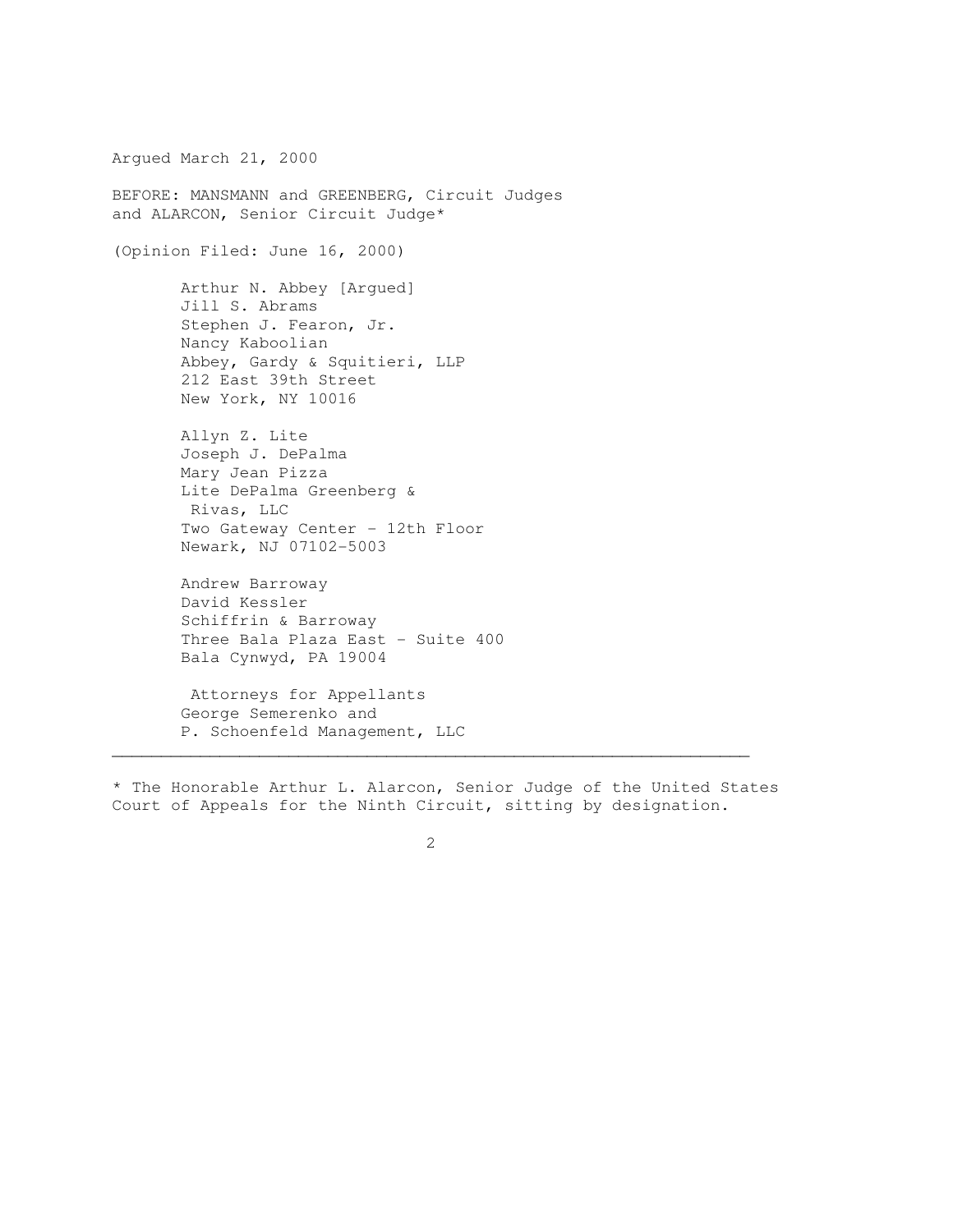Jonathan J. Lerner Samuel Kadet [Argued] Skadden, Arps, Slate, Meagher & Flom LLP Four Times Square New York, NY 10036 Michael M. Rosenbaum Carl Greenberg Budd Larner Gross Rosenbaum Greenberg & Sade, P.C. 150 John F. Kennedy Parkway CN 1000 Short Hills, NJ 07078-0999 Attorneys for Appellee Cendant Corporation James M. Hirschhorn Steven S. Radin Sills Cummis Radin Tischman Epstein & Gross, P.A. One Riverfront Plaza Newark, NJ 07102-5400 Dennis J. Block [Argued] Howard R. Hawkins, Jr. Cadwalader, Wickersham & Taft 100 Maiden Lane New York, NY 10038 Greg A. Danilow Timothy E. Hoeffner Weil, Gotshal & Manges LLP 767 Fifth Avenue New York, NY 10153 Attorney for Appellees Walter Forbes and Christopher McLeod 3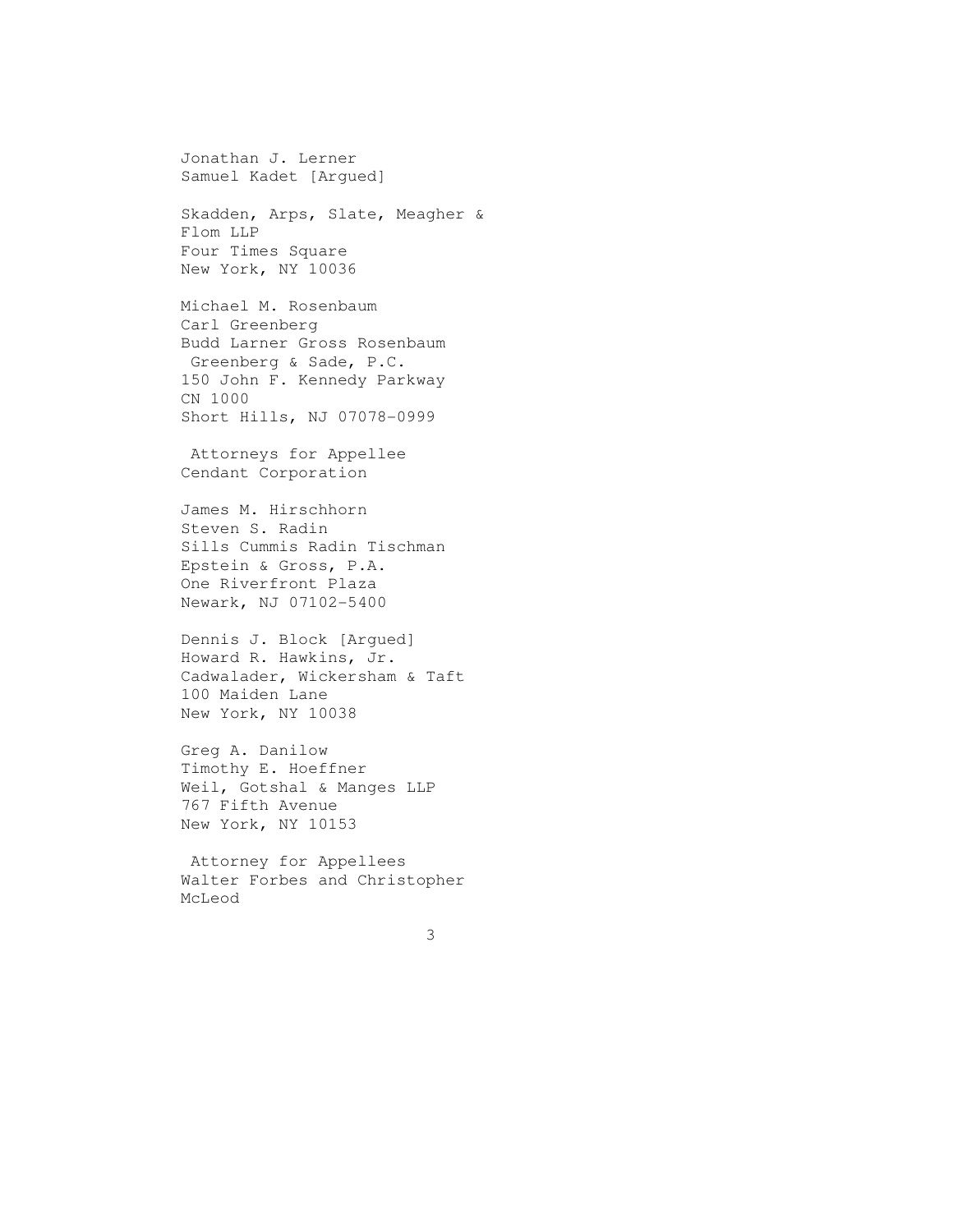Richard Schaeffer [Argued] Bruce Handler Dornbush Mensch Mandelstam & Schaeffer, LLP 747 Third Avenue New York, NY 10017 Attorneys for Appellee E. Kirk Shelton Gary P. Naftalis Kramer, Levin, Naftalis & Frankel 919 Third Avenue New York, NY 10022 Attorney for Appellee Cosmo Corigliano Alan N. Salpeter Michele Odorizzi Mayer, Brown & Platt 190 South LaSalle Street Chicago, IL 60603 William P. Hammer, Jr. J. Andrew Heaton [Agrued] Ernst & Young LLP 1225 Connecticut Avenue, NW Washington, D.C. 20036

 Douglas S. Eakeley Lowenstein Sandler 65 Livingston Avenue Roseland, NJ 07068

Attorneys for Ernst & Young LLP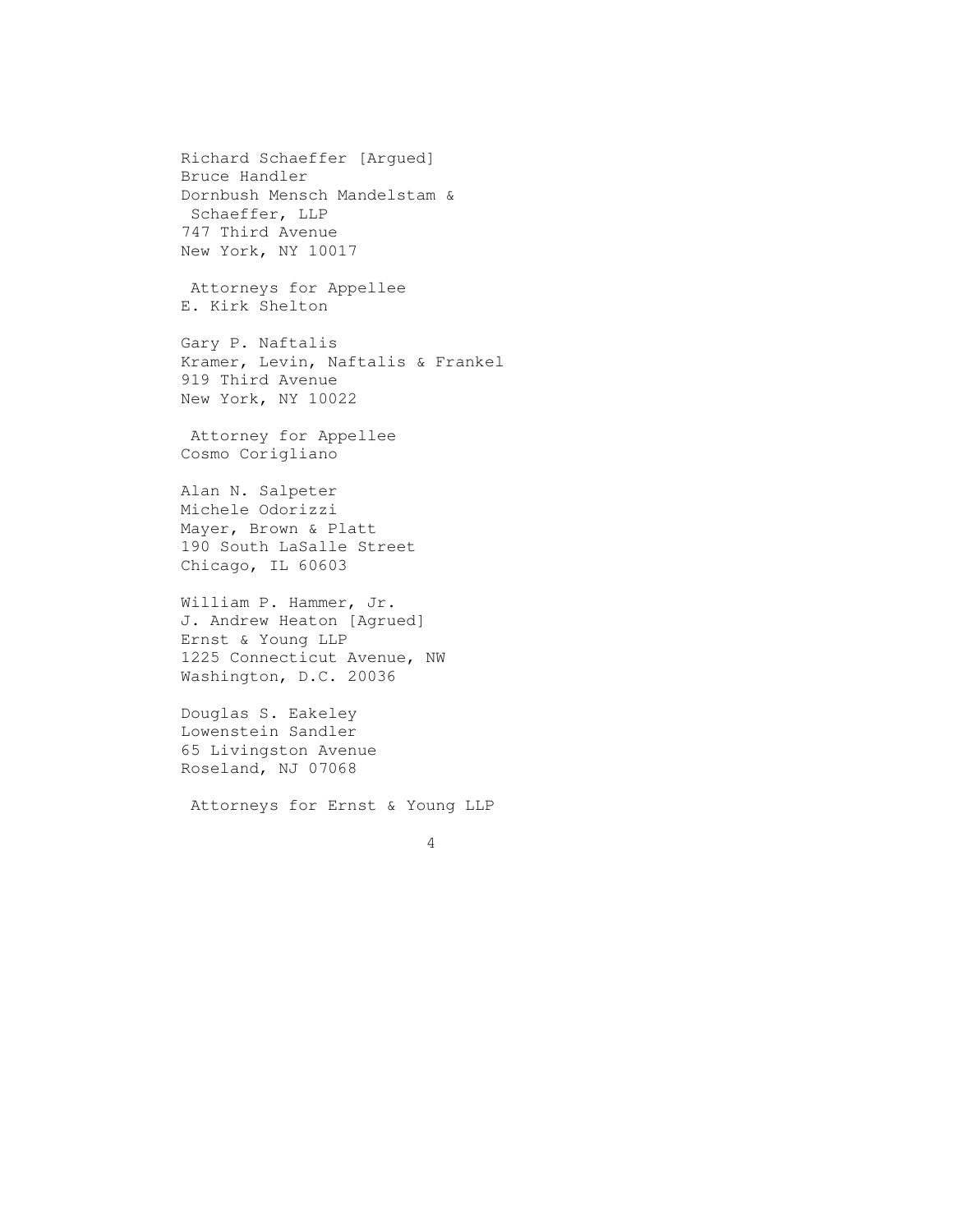```
 Harvey J. Goldschmid 
General Counsel 
Jacob H. Stillman 
Solicitor 
Eric Summergrad 
Deputy Solicitor 
Hope Hall Augustini 
Special Counsel 
Securities & Exchange Commission 
450 Fifth Street, N.W. 
Washington, D.C. 20549-0606 
Attorneys for Amicus-Appellant 
Securities and Exchange 
Commission
```
OPINION OF THE COURT

ALARCON, Senior Circuit Judge.

 $\top$ 

The P. Schoenfeld Asset Management LLC and the class of similarly situated investors (collectively, the"Class") appeal from the order of the district court dismissing their claims for securities fraud pursuant to Rule 12(b)(6) of the Federal Rules of Civil Procedure. The Class's complaint was filed under S 10(b) of the Securities Exchange Act of 1934 (the "Exchange Act") and Rule 10b-5. The complaint also alleged that the individual defendants were liable for the underlying violations of S 10(b) and Rule 10b-5 as control persons under S 20(a) of the Exchange Act.

We conclude that the complaint alleges sufficient facts to establish the elements of reliance and loss causation, and that the district court applied the incorrect analysis for determining whether the complaint alleges that the purported misrepresentations were made "in connection with" the purchase or the sale of a security. Because the standard that we have articulated for the "in connection

 $\sim$  5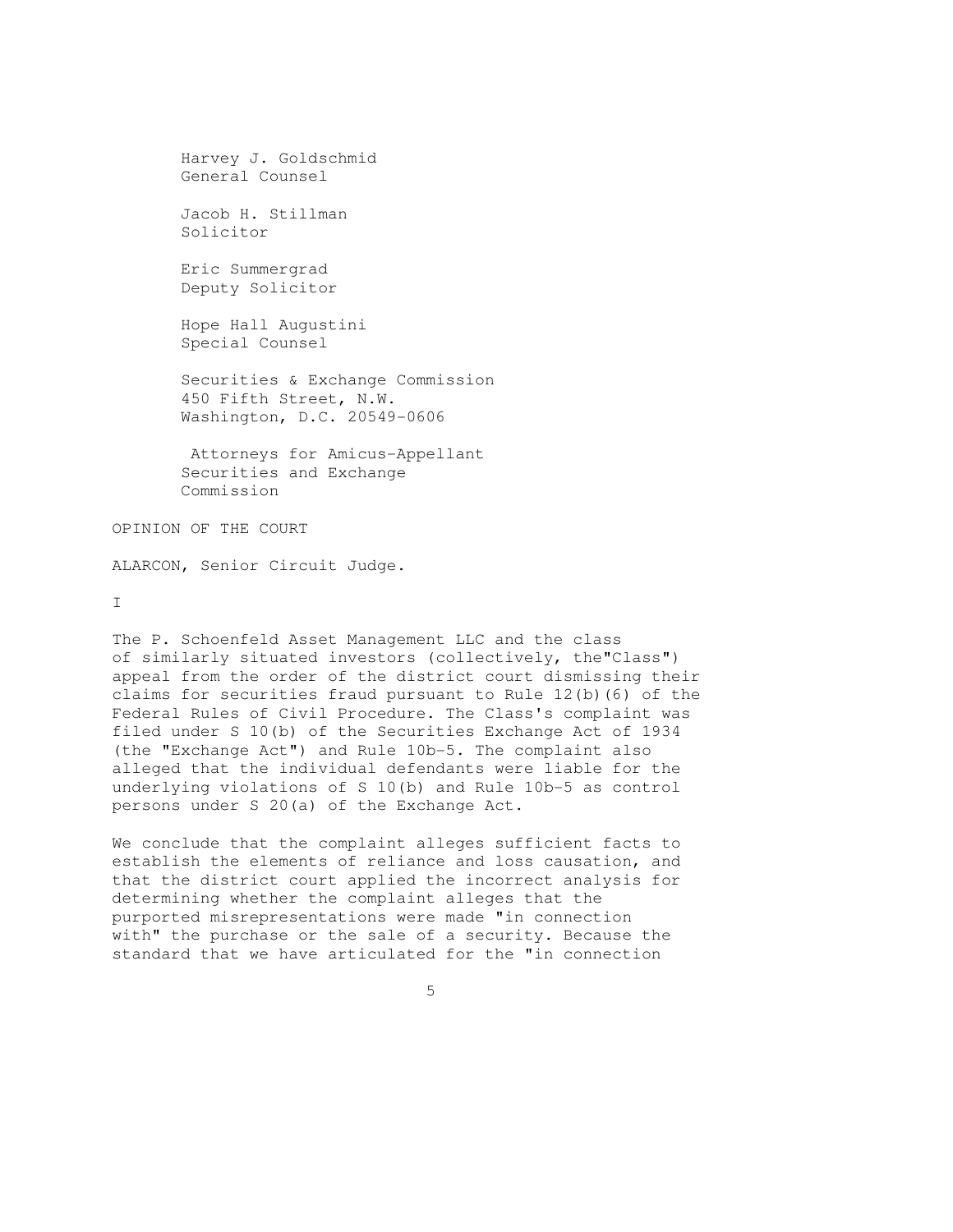with" requirement is different from the one applied by the district court, we vacate the judgment below and remand the matter for further proceedings. Given that we do not resolve whether the dismissal was proper under S 10(b) and Rule 10b-5, we do not address the dismissal of the Class's claim under S 20(a).

### II

The Class filed this action against the Cendant Corporation ("Cendant"),1 its former officers and directors Walter A. Forbes, E. Kirk Shelton, Christopher K. McLeod, and Cosmo Corigliano (the "individual defendants"), and its accountant Ernst & Young LLP ("Ernst & Young") (collectively, the "defendants"). The Class alleges that the defendants violated S 10(b) and Rule 10b-5 by making certain misrepresentations about Cendant during a tender offer for shares of American Bankers Insurance Group, Inc. ("ABI") common stock. The Class consists of persons who purchased shares of ABI common stock during the course of the tender offer. The class period runs from January 27, 1998 to October 13, 1998. The complaint does not allege that any member of the Class purchased securities issued by Cendant, or that any member of the Class tendered shares of ABI common stock to Cendant. Instead, it alleges that the defendants made certain misrepresentations about Cendant that artificially inflated the price at which the Class purchased their shares of ABI common stock, and that the Class suffered a corresponding loss when those misrepresentations were disclosed to the public and the merger agreement was terminated. In light of the procedural posture of this case, we must assume the truth of the facts alleged in the complaint. See In re Burlington Coat Factory Sec. Litig., 114 F.3d 1410, 1420 (3d Cir. 1997).

On December 22, 1997, the American International Group, Inc. ("AIG") announced that it would acquire one

1. Cendant was formed on December 17, 1997 as the surviving entity in a merger between HFS Inc. and CUC International, Inc. In the interests of simplicity, and because the merger predates the class period, we refer to Cendant as including its predecessor organizations.

 $\overline{6}$ 

 $\mathcal{L}_\mathcal{L} = \{ \mathcal{L}_\mathcal{L} = \{ \mathcal{L}_\mathcal{L} = \{ \mathcal{L}_\mathcal{L} = \{ \mathcal{L}_\mathcal{L} = \{ \mathcal{L}_\mathcal{L} = \{ \mathcal{L}_\mathcal{L} = \{ \mathcal{L}_\mathcal{L} = \{ \mathcal{L}_\mathcal{L} = \{ \mathcal{L}_\mathcal{L} = \{ \mathcal{L}_\mathcal{L} = \{ \mathcal{L}_\mathcal{L} = \{ \mathcal{L}_\mathcal{L} = \{ \mathcal{L}_\mathcal{L} = \{ \mathcal{L}_\mathcal{$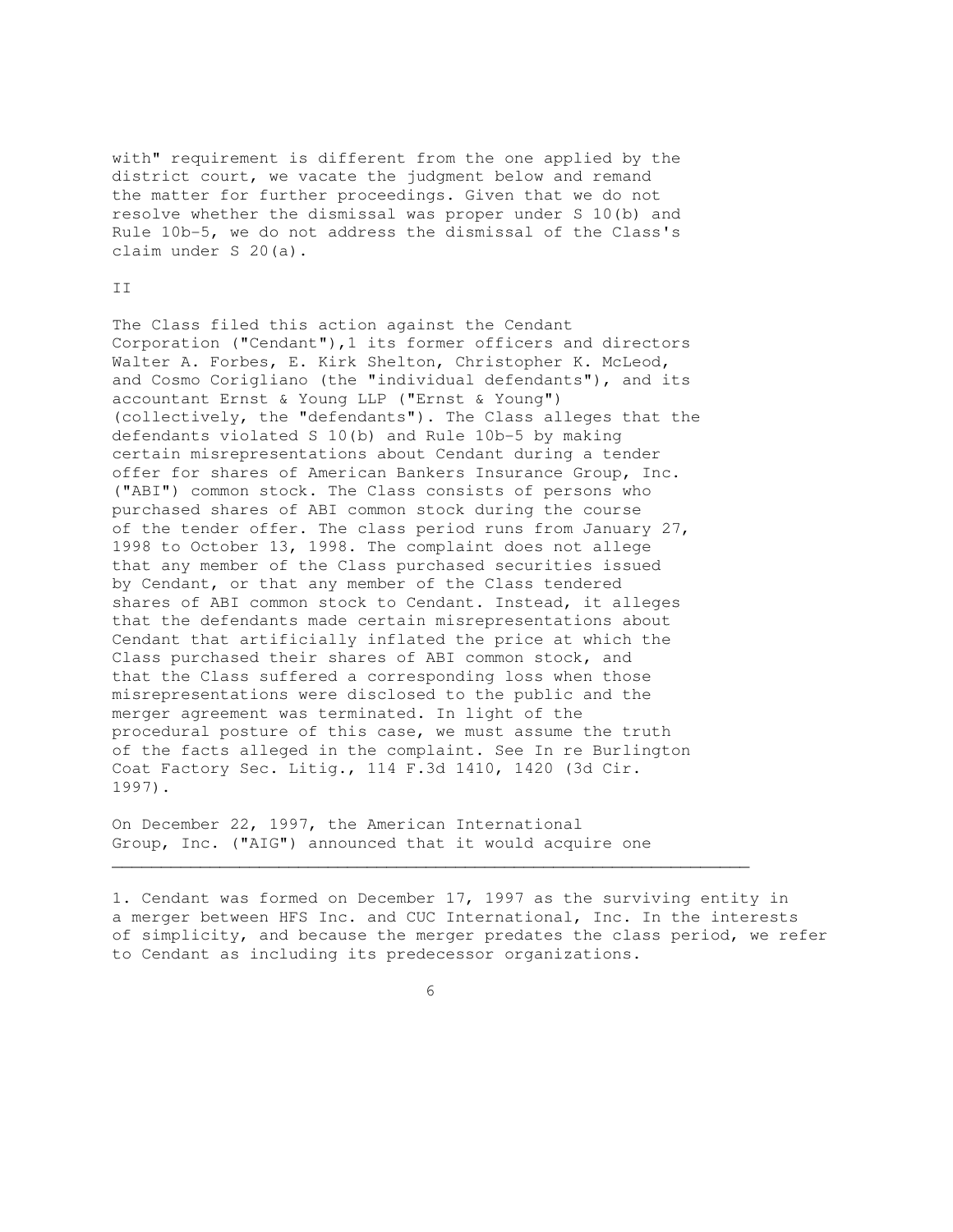hundred percent of the outstanding shares of ABI common stock for \$47 per share. On January 27, 1998, Cendant made a competing tender offer to purchase the same shares at a price of \$58 per share, or a total price of approximately \$2.7 billion. In conjunction with its tender offer, Cendant filed with the Securities and Exchange Commission (the "SEC") a Schedule 14D-1 that overstated its income during prior financial reporting periods.

On March 3, 1998, AIG matched Cendant's bid and offered to pay ABI shareholders \$58 for each share of outstanding ABI common stock. Cendant eventually raised its bid price to \$67 per share. It then executed an agreement to purchase ABI for approximately \$3.1 billion, payable in part cash and in part shares of Cendant common stock. Cendant filed an amendment to its Schedule 14D-1 on March 23, 1998 reporting the terms of the merger agreement. Eight days later, Cendantfiled a Form 10-K reporting its financial results for the 1997 fiscal year.

After the close of trading on April 15, 1998, Cendant announced that it had discovered potential accounting irregularities, and that its Audit Committee had engaged Willkie, Farr & Gallagher and Arthur Andersen LLP to perform an independent investigation. Cendant also announced that it had retained Deloitte & Touche LLP to reaudit its financial statements, and that "[i]n accordance with [Statement of Accounting Standards] No. 1, the Company's previously issued financial statements and auditors' reports should not be relied upon." Nevertheless, the April 15, 1998 announcement reported that the irregularities occurred in a single business unit that "accounted for less than one third" of Cendant's net income, and it indicated that Cendant would restate its annual and quarterly earnings for the 1997 fiscal year by \$0.11 to \$0.13 per share. Immediately after Cendant disclosed the accounting irregularities, the price of ABI common stock dropped from \$64-7/8 to \$57-3/4, representing an eleven percent decrease from the price at which the shares had been trading.

Following the April 15 announcement, Cendant made several pubic statements in which it represented that it was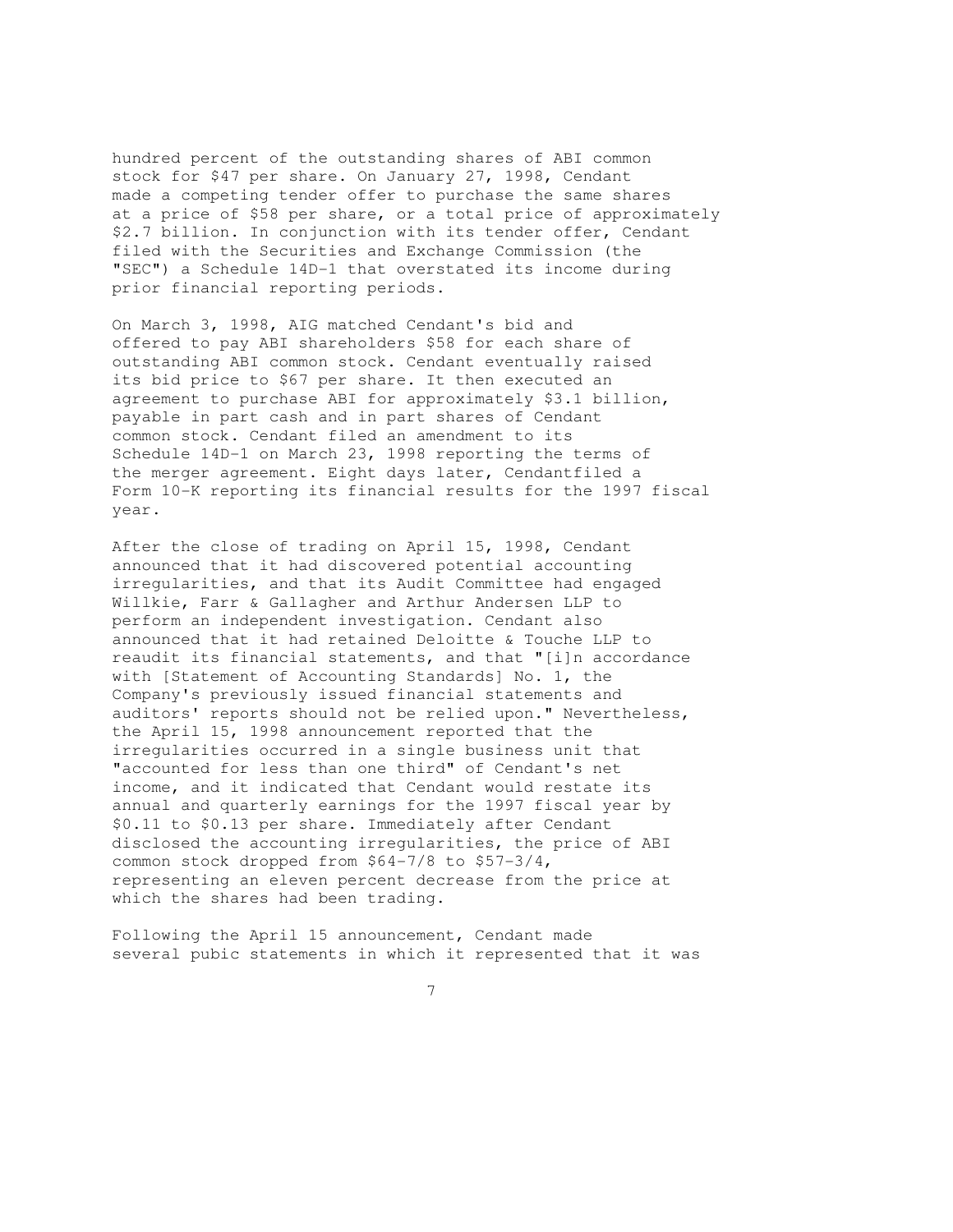committed to completing the merger with ABI notwithstanding the discovery of the accounting irregularities. On April 27, 1998, Walter A. Forbes, the chairman of the board of directors of Cendant, and Henry R. Silverman, the president and the chief executive officer of Cendant, issued a letter to Cendant shareholders, which was published in the financial press. That letter states:

> We are outraged that the apparent misdeeds of a small number of individuals within a limited part of our company has adversely affected the value of your investment -- and ours -- in Cendant. We are working together diligently to clear this matter up as soon as possible. We fully support the Audit Committee's investigation and continue to believe that the strategic rationale and industrial logic of the HFS/CUC merger that created Cendant is as compelling as ever.

 Cendant is strong, highly liquid, and extremely profitable. The vast majority of Cendant's operating businesses and earnings are unaffected and the prospects for the Company's future growth and success are excellent.

We have reaffirmed our commitment to completing all pending acquisitions: American Bankers, National Parking Corporation and Providian Insurance.

In a press release issued on May 5, 1998, Cendant stated that "over eighty percent of the Company's net income for the first quarter of 1998 came from Cendant business units not impacted by the potential accounting irregularities."

On July 14, 1998, Cendant revealed that the April 15, 1998 announcement anticipating the restatement of its financial results for the 1997 fiscal year was inaccurate, and that the actual reduction in income would be twice as much as previously announced. Cendant further acknowledged that its investigation had uncovered several accounting irregularities that had not previously been disclosed, and that those accounting irregularities affected additional Cendant business units and other fiscal years. Cendant estimated that earnings would be reduced by as much as \$0.28 per share in 1997. After the July 14, 1998 disclosure, the price of ABI common stock dropped until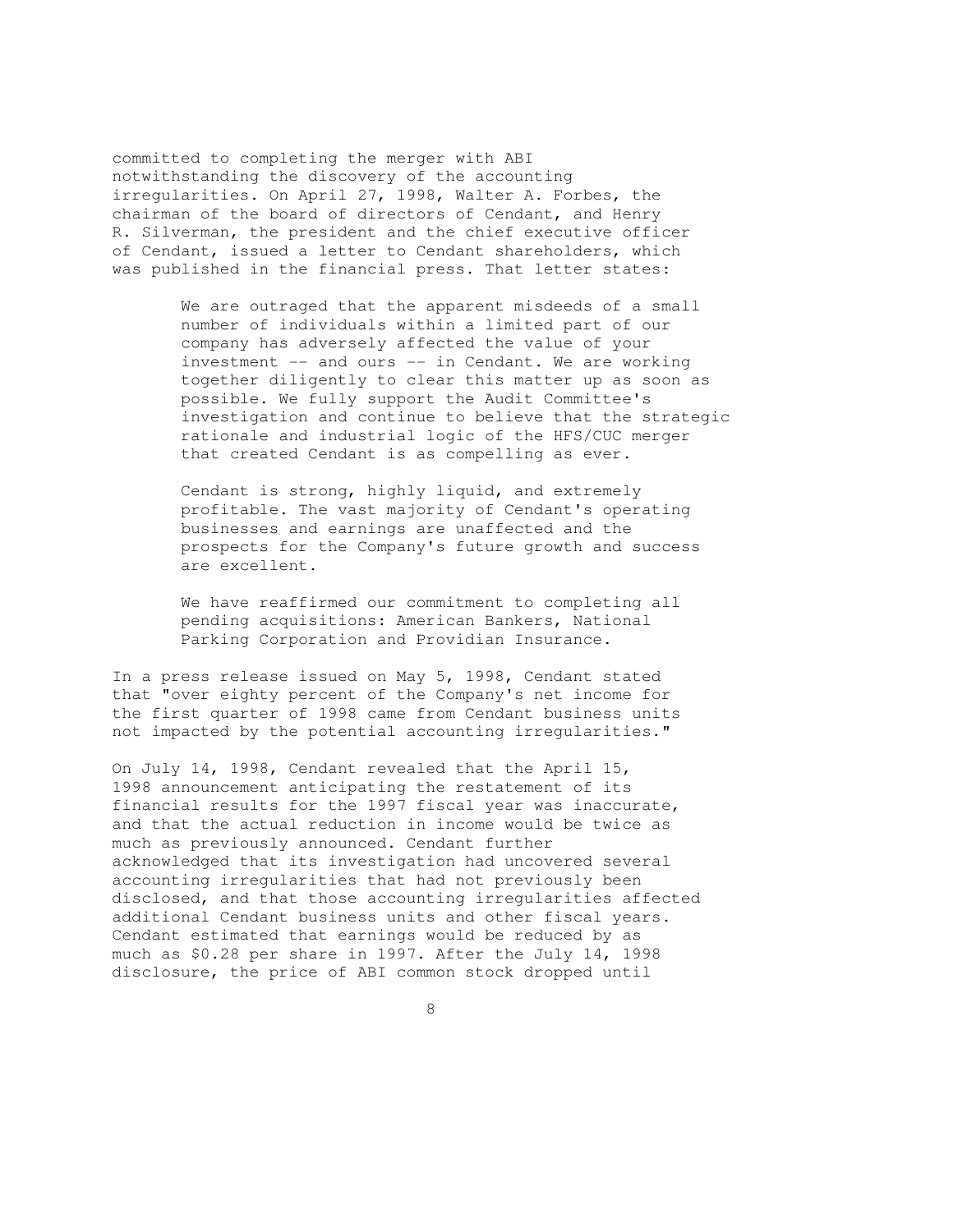Cendant issued several public statements indicating that it intended to continue the tender offer and that it was "contractually committed" to completing the ABI merger. Thereafter, the market price of ABI common stock was "buoyed" by Cendant's repeated statements that it was committed to completing the merger.

On August 13, 1998, Cendant issued a press release announcing that its investigation into the accounting irregularities was complete. The release stated that Cendant would restate its earnings by \$0.28 per share in 1997, by \$0.19 per share in 1996, and by \$0.14 per share in 1995. On August 27, 1998, Cendant issued a statement that the board of directors had adopted the audit report. The audit report was publicly filed with the SEC on August 28, 1998, and a copy was forwarded to the United States Attorney for the District of New Jersey. The report includedfindings that "fraudulent financial reporting" and other"errors" inflated Cendant's pretax income by approximately \$500 million from 1995 to 1997, and that Forbes and Shelton were "among those who must bear responsibility." After the audit report was filed with the SEC, the price of ABI common stock closed at \$53-1/2 per share on August 28, 1998 and fell further to a closing price of \$51-7/8 per share on August 31, 1998, the first day of trading following the disclosure.

On September 29, 1998, Cendant filed an amended Form 10-K for the 1997 fiscal year announcing that Cendant had actually lost \$217.2 million in 1997 rather than earning \$55.5 million, as previously reported. That announcement caused the price of ABI common stock to drop further to \$43 per share by the close of trading. On October 13, 1998, Cendant and ABI announced that they were terminating the merger agreement, and that Cendant would pay ABI a \$400 million dollar break up fee, despite the fact that it was not contractually bound to do so. The termination agreement, which was executed the same day, provided that the termination of the merger would not result in liability on the part of Cendant or ABI, or on the part of any of their directors, officers, employees, agents, legal and financial advisors, or shareholders. In response to the disclosure, the price of ABI common stock dropped to \$35-1/2 per share by the end of the day.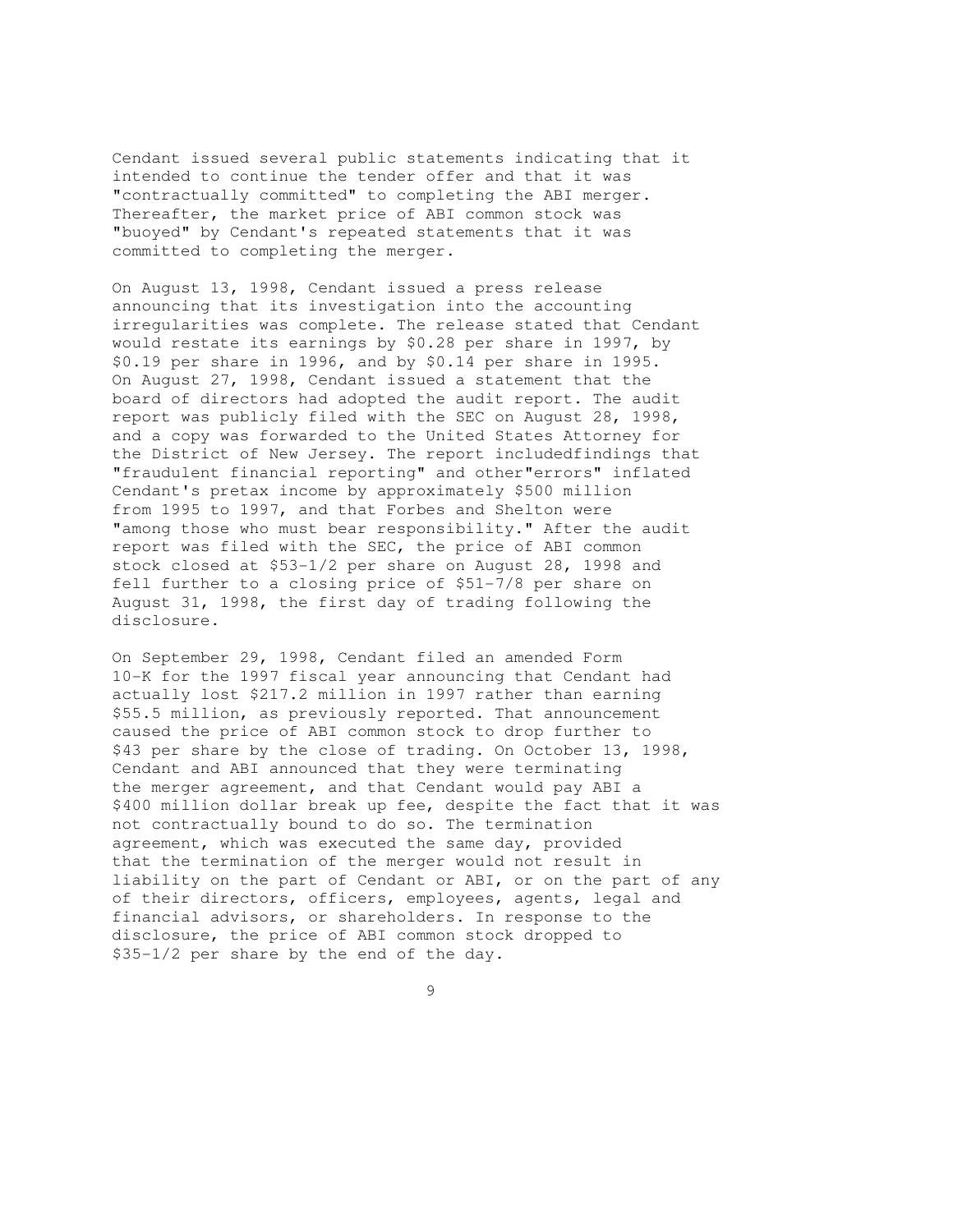On October 14, 1998, the day after Cendant and ABI disclosed the termination of the planned merger, the Class filed a complaint in the United States District Court for the District of New Jersey alleging that Cendant and the individual defendants violated S 10(b) and Rule 10b-5 by making fraudulent misrepresentations concerning Cendant's financial condition, its willingness to complete the tender offer, and its willingness to complete the proposed merger. The complaint also alleged that the individual defendants were liable for those violations as control persons under S 20(a). The Class subsequently amended its complaint to expand the class period and to name Ernst & Young as an additional defendant in its claims under S  $10(b)$  and Rule  $10(b)(5)$ .2

The defendants filed a motion to dismiss the Class's complaint pursuant to Rule 12(b)(6) and Rule 9(b) of the Federal Rules of Civil Procedure. The district court granted the motion and entered an order dismissing the complaint under Rule 12(b)(6). In explaining its dismissal order, the district court stated that the complaint failed to establish that the alleged misrepresentations were made "in connection with" the Class's purchases of ABI common stock, that the Class reasonably relied on the purported misrepresentations, and that the Class suffered a loss as the proximate result of the purported misrepresentations. The order also dismissed the Class's S 20(a) claim against the individual defendants on the basis that a claim for control person liability cannot be maintained in the absence of an underlying violation of the Exchange Act. In light of its decision to dismiss the complaint pursuant to Rule 12(b)(6), the district court declined to consider whether the Class's complaint also failed to satisfy the heightened pleading requirements of Rule 9(b).

2. We note that the Class also alleged in its amended complaint that Cendant and the individual defendants violated S 14(e) of the Williams Act by making purported misrepresentations in connection with the tender offer. See 15 U.S.C. S 78n(e). We do not discuss that claim, however, because the Class has chosen to abandon it on appeal.

10

 $\mathcal{L}_\mathcal{L} = \{ \mathcal{L}_\mathcal{L} = \{ \mathcal{L}_\mathcal{L} = \{ \mathcal{L}_\mathcal{L} = \{ \mathcal{L}_\mathcal{L} = \{ \mathcal{L}_\mathcal{L} = \{ \mathcal{L}_\mathcal{L} = \{ \mathcal{L}_\mathcal{L} = \{ \mathcal{L}_\mathcal{L} = \{ \mathcal{L}_\mathcal{L} = \{ \mathcal{L}_\mathcal{L} = \{ \mathcal{L}_\mathcal{L} = \{ \mathcal{L}_\mathcal{L} = \{ \mathcal{L}_\mathcal{L} = \{ \mathcal{L}_\mathcal{$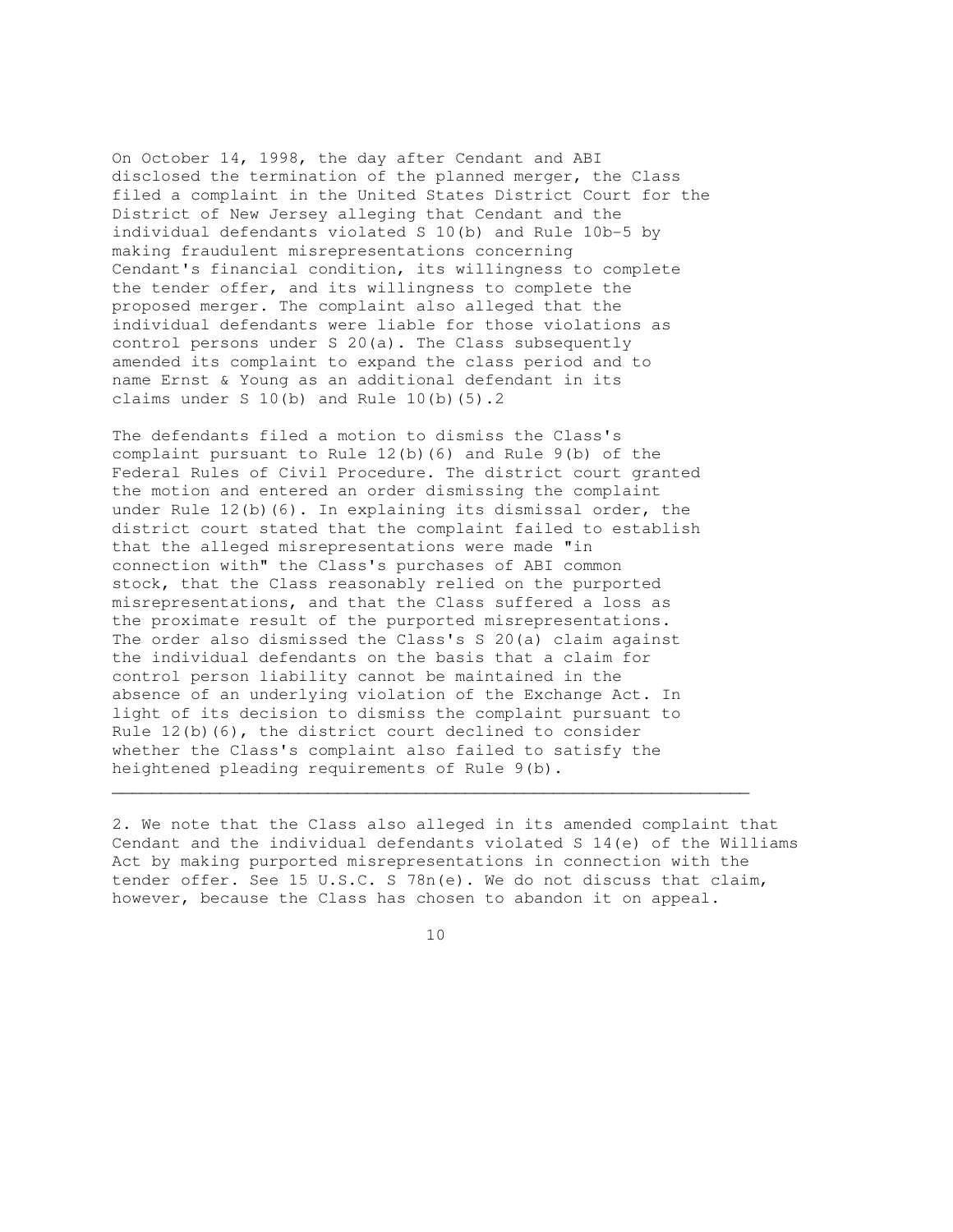Before we address the merits of the Class's arguments, we must first resolve an important question that concerns our jurisdiction to hear this appeal pursuant to 28 U.S.C. S 1291. In reviewing this matter, it came to our attention that the district court did not indicate whether it intended to dismiss all of the Class's claims with or without prejudice. In fact, the order denying the Class's motion for leave to amend suggests that the dismissal was without prejudice inasmuch as it did not foreclose the Class from submitting a second motion for leave to amend with a proposed complaint attached. The order states:

> Plaintiffs have requested leave to amend their complaints if any or all of their claims are dismissed. However, plaintiffs have not detailed the substance of any amendment or presented to the Court a proposed amended complaint. Although plaintiffs no longer have the right to amend their complaints as a matter of course after those complaints have been dismissed, the Court may still permit amendment as a matter of discretion. Kauffman v. Moss, 420 F.2d 1270, 1276 (3d Cir.) cert. denied, 400 U.S. 846, 91 S. Ct. 93, 27 L. Ed.2d 84 (1970). However, the Court will not consider plaintiffs' requests until they submit the sought amendment for the Court's review. The present complaints lack legal vitality. Without scrutiny of the proposed amendment, the Court cannot determine whether it, the amendment, would be resuscitable or futile. Plaintiffs' motion for leave to amend is denied.

This court has held that a dismissal without prejudice is not a final and appealable order under S 1291, unless the plaintiff can no longer amend the complaint or unless the plaintiff declares an intention to stand on the complaint as dismissed. See Nyhuis v. Reno, 204 F.3d 65, 68 n.2 (3d Cir. 2000); In re Westinghouse Sec. Litig., 90 F.3d 696, 705 (3d Cir. 1996); Borelli v. City of Reading, 532 F.2d 950, 951-52 (3d Cir. 1976) (per curiam). The Class did not advise the district court that it could no longer amend its pleadings, or that it had elected to stand on the complaint. Instead, it filed a notice of appeal with this court. In its opening brief, the Class represented that "[t]his court has jurisdiction over

11

III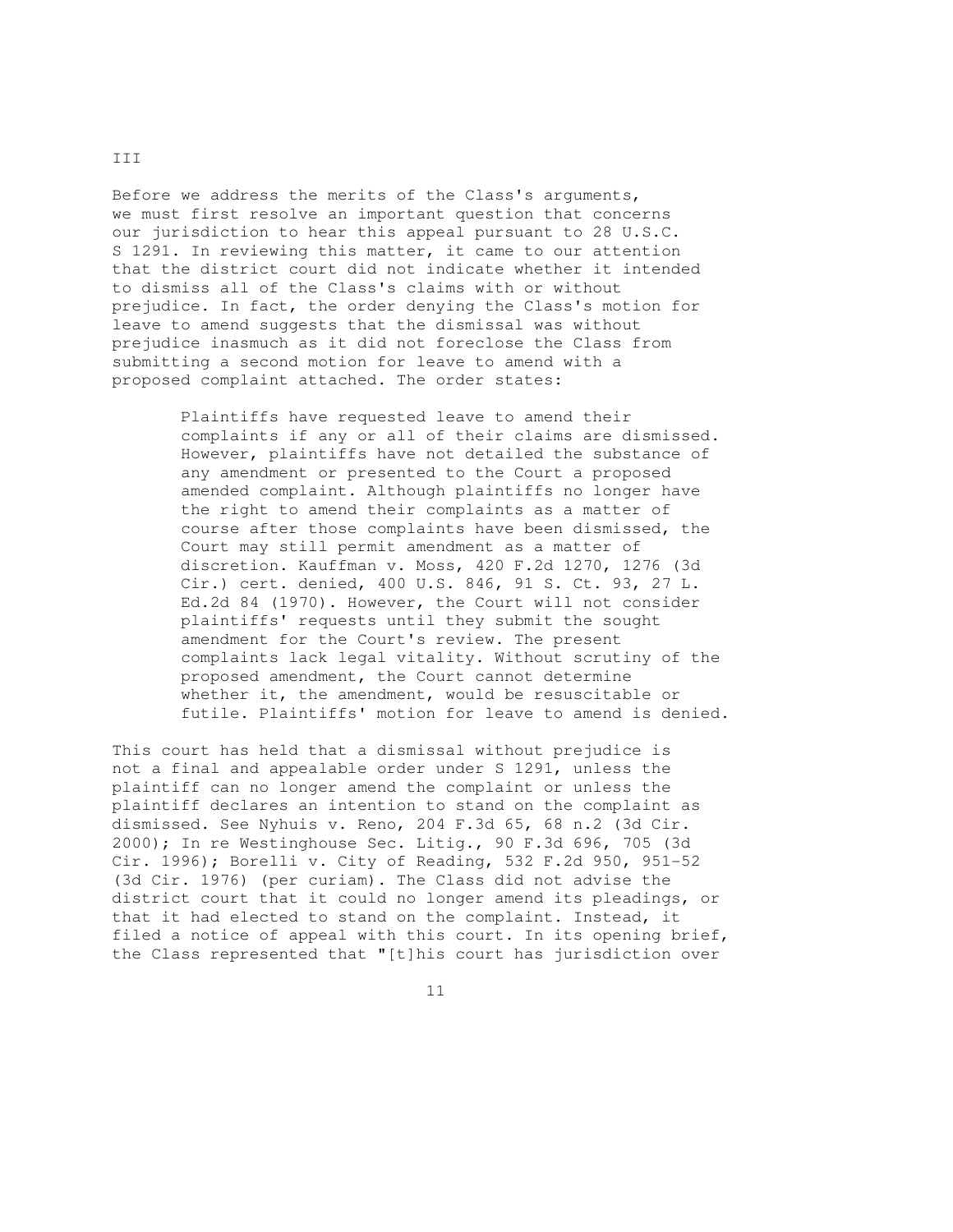this appeal under 28 U.S.C. S 1291 because the district court's opinion and order dismissed of all claims with respect to all parties without leave to replead."

On March 1, 2000, this court ordered the parties to submit further briefing on the question whether the district court had entered a final, appealable order. In its supplemental brief, the Class indicated that it intended to stand on its complaint for the purposes of our review of whether the dismissal was proper under Rule  $12(b)(6)$ , but not for the purposes of our independent review of whether the complaint complied with Rule 9(b). In effect, the Class took the position that it could stand on its complaint to satisfy the final judgment rule and, at the same time, avoid a de novo review of whether the complaint pleads the element of scienter with sufficient particularity.

Our own research indicates that the Class's position is consistent with the law of this circuit. In Shapiro v. UJB Financial Corp., 964 F.2d 272 (3d Cir. 1992), this court recognized that a plaintiff may amend a complaint to comply with the particularity requirements of Rule 9(b) even after the plaintiff stands on the complaint to invoke the court's appellate jurisdiction under 28 U.S.C. S 1291. In that case, the district court dismissed all of the plaintiffs' claims for securities fraud under Rule 12(b)(6) and, alternatively, dismissed a number of the plaintiffs' claims for failing to plead scienter with the particularity required by Rule 9(b). The district court also granted the plaintiffs leave to file an amended complaint to cure some of the defects identified in its order. See id. at 277-78. Rather than filing an amended complaint, however, the plaintiffs formally announced that they would stand on their complaint. See id. at 278. On review, this court concluded that the district court incorrectly dismissed several of the plaintiffs' claims pursuant to Rule 12(b)(6). See id. at 280- 284. Despite the fact that the plaintiffs had elected to stand on their complaint as dismissed, this court declined to affirm the dismissal under Rule 9(b). See id. at 285 & n.14. Instead, it remanded the matter to the district court to grant the plaintiffs leave to amend those claims which were properly dismissed pursuant to Rule 9(b) and to evaluate whether the remaining claims satisfied the rule's heightened pleading requirements. See id.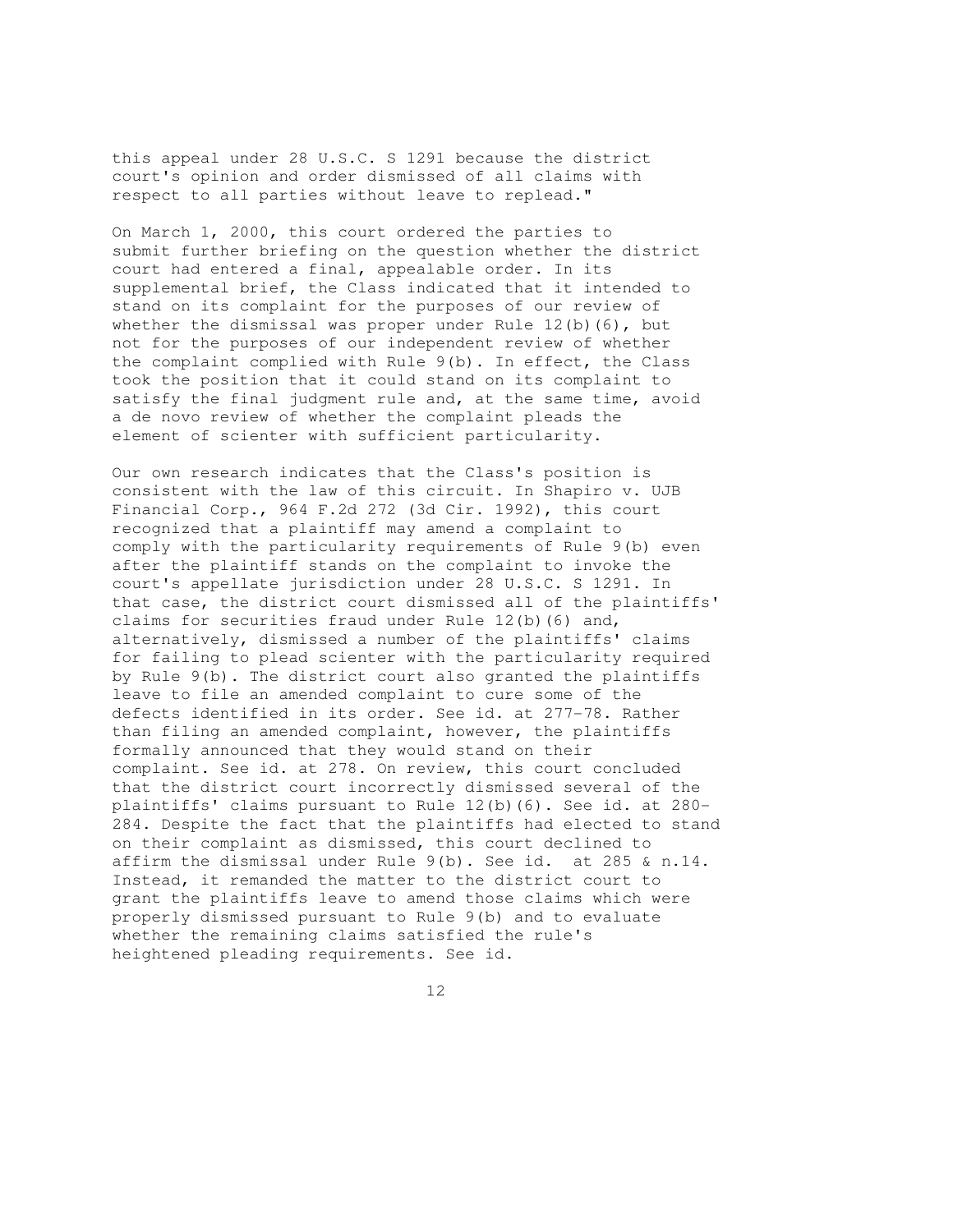In this matter, the district court did not consider the sufficiency of the allegations under Rule 9(b)."[B]ecause we are hesitant to preclude the prosecution of a possibly meritorious claim because of defects in the pleadings," the Class should be "afforded an additional, albeitfinal opportunity, to conform the pleadings" in the event that its complaint fails to comply with Rule 9(b).3 In re Burlington Coat Factory Sec. Litig., 114 F.3d at 1435 (quoting Ross v. A.H. Robins Co., 607 F.2d 545, 547 (2d Cir. 1979)). We leave it to the district court, however, to determine, in the first instance, whether such an amendment is required. See Shapiro, 964 F.2d at 285 n.14. We hold, consistent with the law of this circuit, that we have jurisdiction to hear the merits of this appeal pursuant to S 1291. See Shapiro, 964 F.2d at 278. Our review is limited to the question whether the dismissal was proper under Rule 12(b)(6).

#### IV

Our review of a district court's decision to grant a motion to dismiss is plenary. See Weiner v. Quaker Oats Co., 129 F.3d 310, 315 (3d Cir. 1997). "A motion to dismiss pursuant to Rule 12(b)(6) may be granted only if, accepting all well pleaded allegations in the complaint as true, and viewing them in the light most favorable to [the] plaintiff, [the] plaintiff is not entitled to relief. The issue is not whether a plaintiff will ultimately prevail but whether the claimant is entitled to offer evidence to support the claims." In re Burlington Coat Factory Sec. Litig., 114 F.3d at 1420 (quotations and citations omitted). In this case, we may affirm only if it appears that the Class could prove no set of facts that would entitle it to relief. See Weiner, 129 F.3d at 315.

Section 10(b) prohibits the "use or employ, in connection with the purchase or sale of any security,  $\ldots$  . [of] any manipulative or deceptive device or contrivance in contravention of such rules and regulations as the Commission may prescribe." 15 U.S.C. S 78j(b). Rule 10b-5, which was promulgated under S 10(b), makes it unlawful

3. We note that the Class is not free to add new factual allegations to comply with Rule 12(b)(6). See Shapiro, 964 F.2d at 284.

13

 $\mathcal{L}_\mathcal{L} = \{ \mathcal{L}_\mathcal{L} = \{ \mathcal{L}_\mathcal{L} = \{ \mathcal{L}_\mathcal{L} = \{ \mathcal{L}_\mathcal{L} = \{ \mathcal{L}_\mathcal{L} = \{ \mathcal{L}_\mathcal{L} = \{ \mathcal{L}_\mathcal{L} = \{ \mathcal{L}_\mathcal{L} = \{ \mathcal{L}_\mathcal{L} = \{ \mathcal{L}_\mathcal{L} = \{ \mathcal{L}_\mathcal{L} = \{ \mathcal{L}_\mathcal{L} = \{ \mathcal{L}_\mathcal{L} = \{ \mathcal{L}_\mathcal{$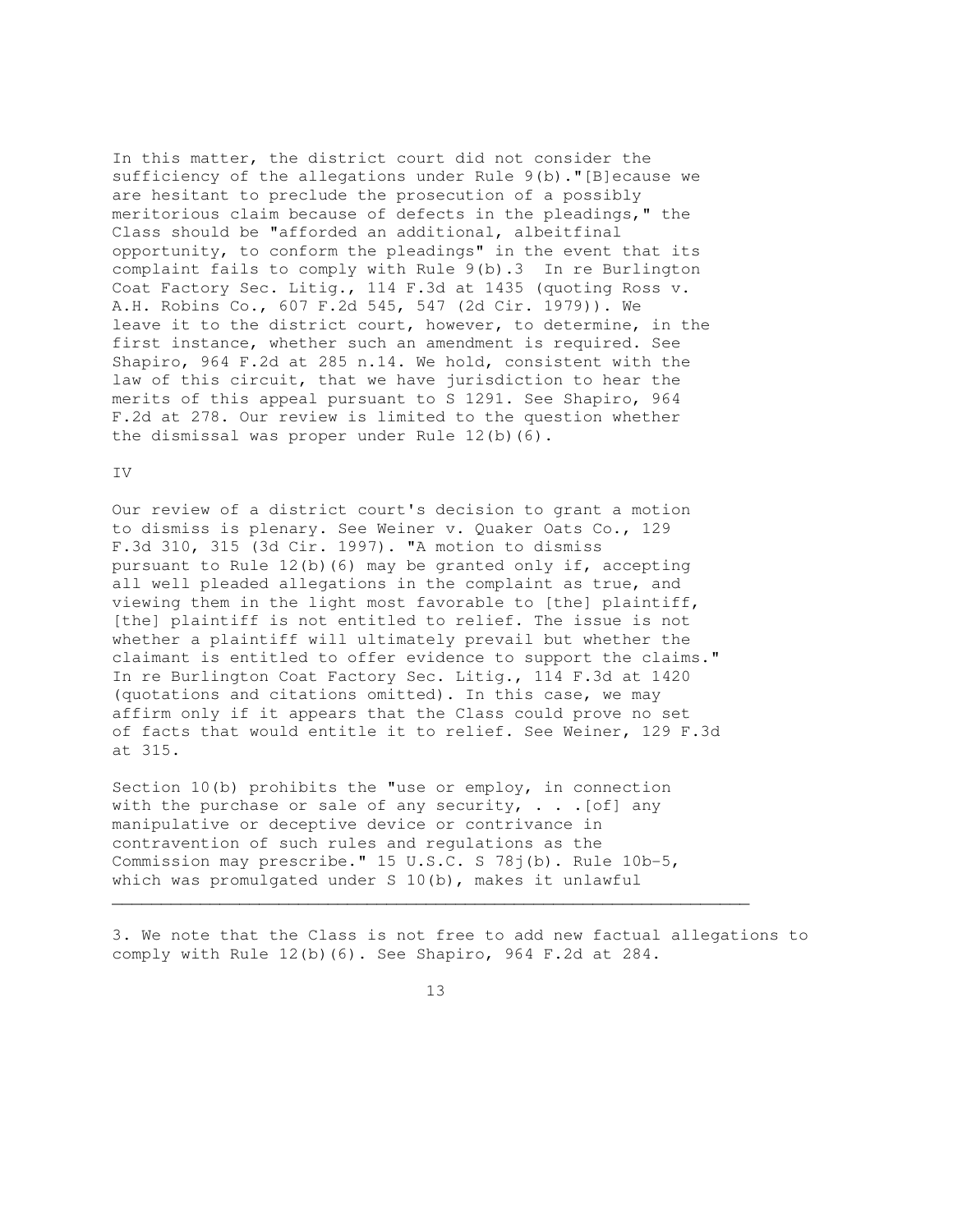for any person "[t]o make any untrue statement of a material fact or to omit to state a material fact necessary to make the statements made in the light of the circumstances under which they were made, not misleading. . . in connection with the purchase or sale of any security." 17 C.F.R. S 240.10b-5(b). To state a valid claim under Rule 10b-5, a plaintiff must show that the defendant (1) made a misstatement or an omission of a material fact (2) with scienter (3) in connection with the purchase or the sale of a security (4) upon which the plaintiff reasonably relied and (5) that the plaintiff 's reliance was the proximate cause of his or her injury. See Weiner, 129 F.3d at 315; In re Burlington Coat Factory Sec. Litig., 114 F.3d at 1417.

In the present case, the defendants make numerous arguments to support the dismissal of the Class's complaint pursuant to Rule  $12(b)(6)$ . They contend that the district court correctly concluded that the alleged misrepresentations were not made "in connection with" the purchase or the sale of a security. They also suggest that the Class could not have reasonably relied on any of the alleged misrepresentations, and that the alleged misstatements were not the proximate cause of the Class's loss. We address each argument, below, under a separate heading.

## A.

We must first decide whether the Class's complaint pleads sufficient facts to satisfy the "in connection with" requirement of S 10(b) and Rule 10b-5. The parties have expressed much disagreement over the standard that this court applies in determining whether an alleged misrepresentation was made "in connection with" the purchase or the sale of a security. The defendants, in varying respects, contend that the alleged misrepresentations must speak directly to the investment value of the security that is bought or sold, and that they must have been made with the specific purpose or objective of influencing an investor's decision. In contrast, the Class and the SEC, as amicus curiae, argue that the "in connection with" requirement is satisfied whenever a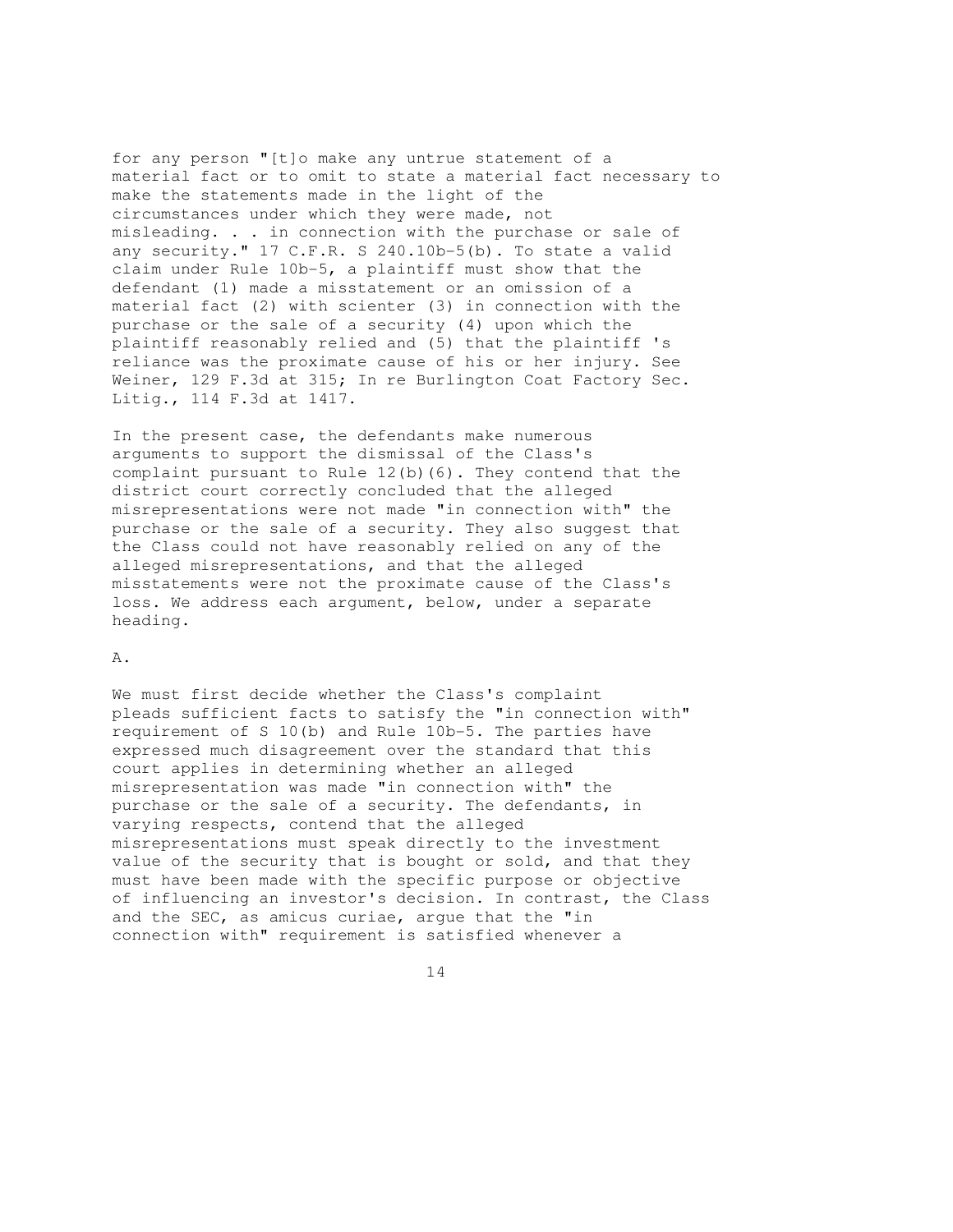misrepresentation is made in a manner that is reasonably calculated to influence the investment decisions of market participants. Recognizing that "the `in connection with' phrase is not the least difficult aspect of the 10b-5 complex to tie down," we take this opportunity to clarify the standard that governs this matter. Chemical Bank v. Arthur Anderson & Co., 726 F.2d 930, 942 (2d Cir. 1984) (noting the difficulty in establishing a test for the"in connection with" requirement) (quotations and citations omitted).

In Ketchum v. Green, 557 F.2d 1022 (1977), this court considered the question whether certain misrepresentations arising out of an internal contest for the control of a closely held corporation were made "in connection with" the subsequent forced redemption of the losing parties' stock. There, a group of minority shareholders secretly conspired to remove the two majority shareholders from their respective positions as the chairman of the board of directors and as the president of the corporation. See Ketchum, 557 F.2d at 1023-24. By misrepresenting their intentions concerning the election of corporate officers, the minority shareholders were able to persuade the majority shareholders to elect them to a majority of the seats on the board of directors. See id. After gaining control of the board of directors, the minority shareholders immediately voted to remove the two majority shareholders from their officerships. See id. To entrench themselves, they also passed resolutions terminating the majority shareholders' employment and authorizing the mandatory repurchase of the majority shareholders' stock pursuant to a stock retirement agreement. The majority shareholders brought an action pursuant to S 10(b) and Rule 10b-5 to enjoin their ouster from the corporation and to obtain damages. See id. at 1024. On review, this court held that the majority shareholders failed to establish that the complained of misrepresentations were made "in connection with" the purchase or the sale of a security. See id. at 1027-29. In addition to noting that the case fell within an"internal corporate mismanagement" exception to S 10(b) and Rule 10b-5, the court reasoned that the degree of proximity between the claimed fraud and the securities transaction was simply too attenuated for the case to fall within the scope of the federal securities laws. See id. at 1028-29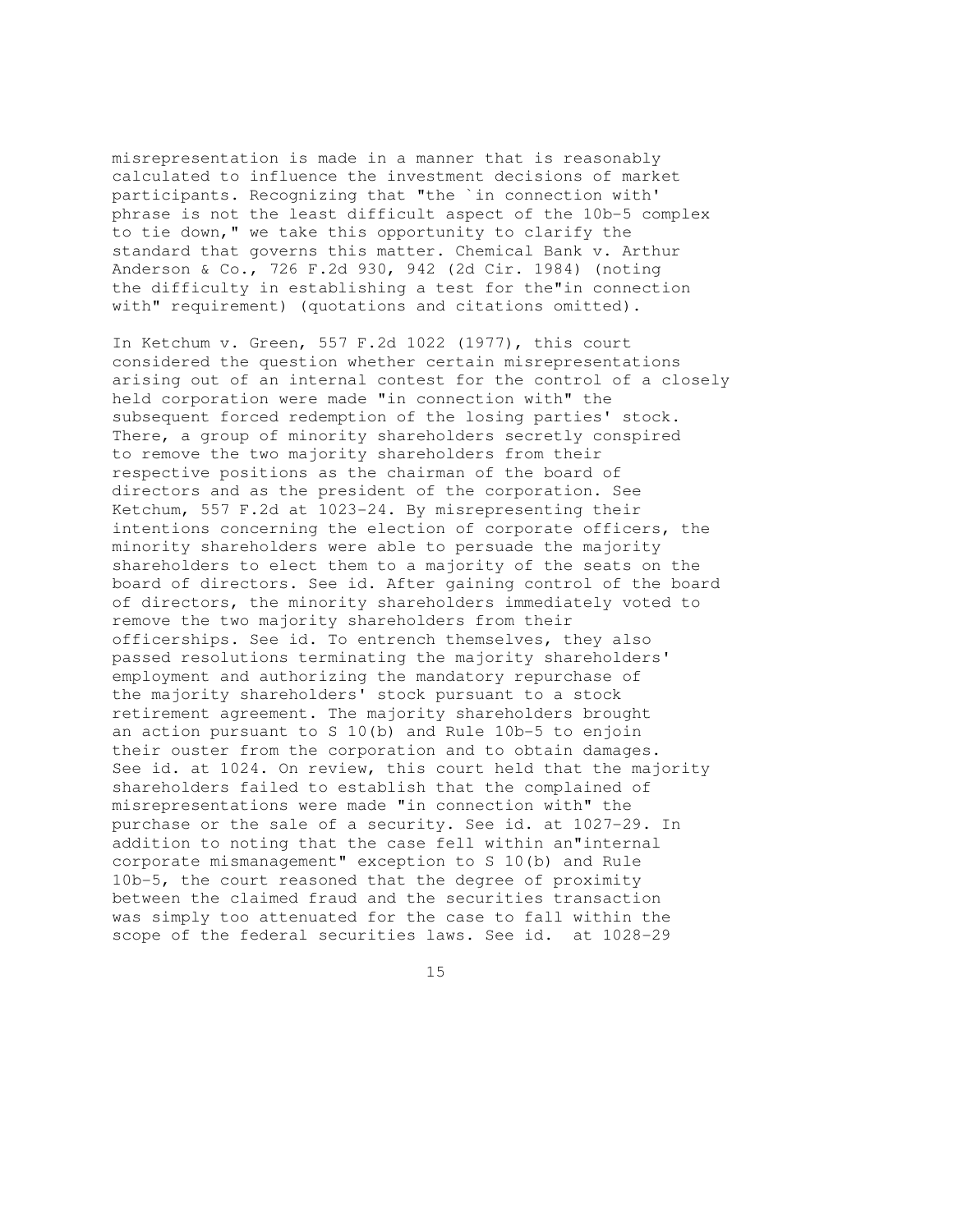This court again considered the contours of the"in connection with" requirement in Angelastro v. Prudential-Bache-Sec., Inc., 764 F.2d 939 (3d Cir. 1985), when it addressed the question whether a brokerage firm could be held liable under S 10(b) and Rule 10b-5 for making misrepresentations concerning the terms of its margin accounts. In that case, a class of investors sued a national brokerage firm for misrepresenting both the specific interest rates that it would charge in connection with a margin purchase and the formula that it would apply in calculating those rates. See Angelastro, 764 F.2d at 941. The district court dismissed the investors' complaint on the basis that the alleged misrepresentations were not made "in connection with" the purchase or the sale of a security. See id. This court reversed, holding that the investors could pursue their claims under S 10(b) and Rule 10b-5. The court reasoned that the requisite causal connection was satisfied by the brokerage firm's fraudulent course of dealing, notwithstanding the fact that the alleged misrepresentations did not relate to the merits of a security. See id. at 944-45. In holding in favor of the class, the court specifically noted that "Rule 10b-5 also encompasses misrepresentations beyond those implicating the investment value of a particular security." Id.

While the decisions in Ketchum and Angelastro are illustrative of the point that the "in connection with" language requires a causal connection between the claimed fraud and the purchase or the sale of a security, and that the misrepresentations need not refer to a particular security, they are not helpful in applying the standard to the facts of this case. This case does not present a claim based on allegations of internal corporate misconduct arising from a contest for the control of a closely held corporation. See Ketchum, 557 F.2d at 1028. Nor does it concern a fraudulent course of dealing by a brokerage firm. See Angelastro, 764 F.2d at 944. Rather, it involves the public dissemination of allegedly misleading information into an efficient securities market. In light of the law of this circuit that the scope of the "in connection with" requirement must be determined on a case-by-case basis, we are compelled to look elsewhere in deciding the standard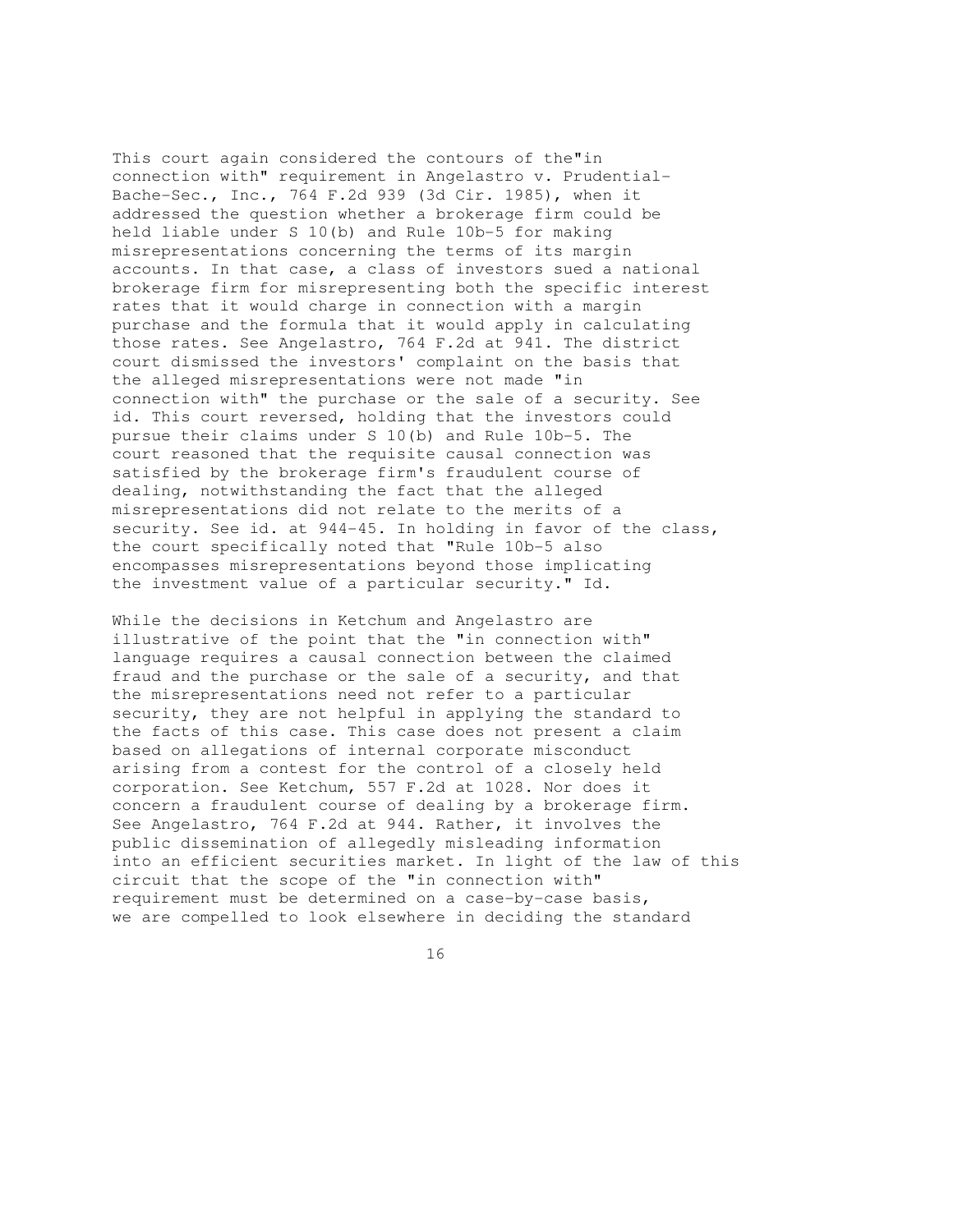that governs this matter.4 See Ketchum, 557 F.2d at 1027; Angelastro, 764 F.2d at 942-43, 945.

In resolving the issue before us, we are persuaded by recent decisions in the Second Circuit and the Ninth Circuit that have addressed the scope of the "in connection with" requirement when the alleged fraud involves the public dissemination of false and misleading information. See In re Ames Dep't Stores Inc. Stock Litig., 991 F.2d 953, 956, 965- 66 (2d Cir. 1993) (involving the public dissemination of false information in publicly filed offering documents, press releases, and research reports); McGann v. Ernst & Young, 102 F.3d 390, 392-93 (9th Cir. 1996) (involving the public dissemination of false information in a publiclyfiled annual report). Those courts have generally adopted the standard articulated in Securities & Exch. Comm'n v. Texas Gulf Sulphur Co., 401 F.2d 833, 862 (2d Cir. 1968) (in banc), and applied an objective analysis that considers the alleged misrepresentation in the context in which it was made.5 They have held that, where the fraud alleged involves the public dissemination of information in a medium upon which an investor would presumably rely, the "in connection with" element may be established by proof of

\_\_\_\_\_\_\_\_\_\_\_\_\_\_\_\_\_\_\_\_\_\_\_\_\_\_\_\_\_\_\_\_\_\_\_\_\_\_\_\_\_\_\_\_\_\_\_\_\_\_\_\_\_\_\_\_\_\_\_\_\_\_\_\_\_

4. Despite the arguments of the defendants, we do not find the Second Circuit's decision in Chemical Bank instructive in the present inquiry. In that case, a corporation misrepresented its financial status to a commercial lender when it pledged the securities of a subsidiary as collateral for a loan. See Chemical Bank, 726 F.2d at 944-45. The court held that the misrepresentations were "merely an incident in a transaction not otherwise involving the purchase or sale of securities" and dismissed the lender's action under S 10(b). Id. at 944 n.24. As this court has previously pointed out, the "Second Circuit was concerned that every bank loan partially secured by the pledge of stock might fall within the scope of [S] 10(b)." Angelastro, 764 F.2d at 946. That concern is not present here, where the alleged fraud involves the public dissemination of allegedly false and misleading statements into an efficient securities market.

5. Contrary to the suggestions of the individual defendants, this court has adopted the standards articulated in Texas Gulf Sulphur Co. for determining whether the statutory requirements ofS 10(b) and Rule 10b-5 are satisfied. See Gottlieb v. Sandia American Corp., 452 F.2d 510, 515-16 (3d Cir. 1971) (adopting the Texas Gulf Sulphur Co. test as the statutory test for actions arising under S 10(b)).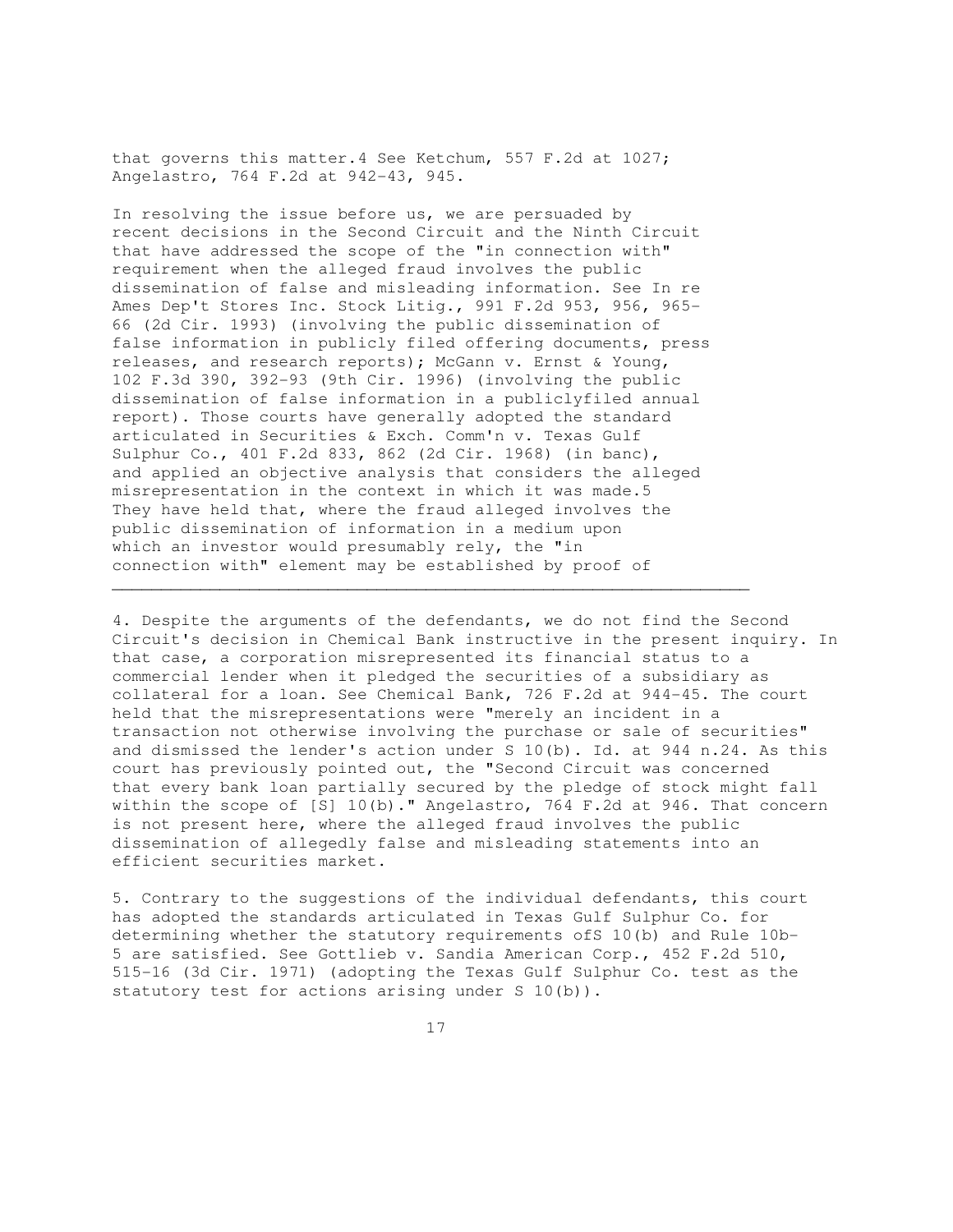the materiality of the misrepresentation and the means of its dissemination. See In re Ames Dep't Stores Inc. Stock Litig., 991 F.2d at 963, 965; Securities & Exch. Comm'n v. Rana Research, Inc., 8 F.3d 1358, 1362 (9th Cir. 1993); In re Leslie Fay Cos. Sec. Litig., 871 F. Supp. 686, 697 (S.D.N.Y. 1995). Under that standard, it is irrelevant that the misrepresentations were not made for the purpose or the object of influencing the investment decisions of market participants. See In re Ames Dep't Stores Inc. Stock Litig., 991 F.2d at 965 (holding that an investor's reliance need not be envisioned to give rise to liability underS 10(b) and Rule 10b-5).

We conclude that the materiality and public dissemination approach should apply in this case. The purpose underlying S 10(b) and Rule 10b-5 is to ensure that investors obtain fair and full disclosure of material facts in connection with their decisions to purchase or sell securities. See Angelastro, 764 F.2d at 942. That purpose is best satisfied by a rule that recognizes the realistic causal effect that material misrepresentations, which raise the public's interest in particular securities, tend to have on the investment decisions of market participants who trade in those securities. See In re Ames Dep't Stores Inc. Stock Litig., 991 F.2d at 966. We therefore adopt the reasoning of the Second Circuit and the Ninth Circuit and hold that the Class may establish the "in connection with" element simply by showing that the misrepresentations in question were material, and that they were disseminated to the public in a medium upon which a reasonable investor would rely. We also point out that, under the standard which we adopt, the Class is not required to establish that the defendants actually envisioned that members of the Class would rely upon the alleged misrepresentations when making their investment decisions. See In re Ames Dep't Stores Inc. Stock Litig., 991 F.2d at 965; In re Leslie Fay Cos. Sec. Litig., 871 F. Supp. at 697-98. Rather, it must only show that the alleged misrepresentations were reckless. See In re Advanta Corp. Sec. Litig. , 180 F.3d 525, 535 (3d Cir. 1999) (reaffirming that S 10(b) and Rule 10b-5 cover reckless misrepresentations).

We also emphasize that it is no defense that the alleged misrepresentations were made in the context of a tender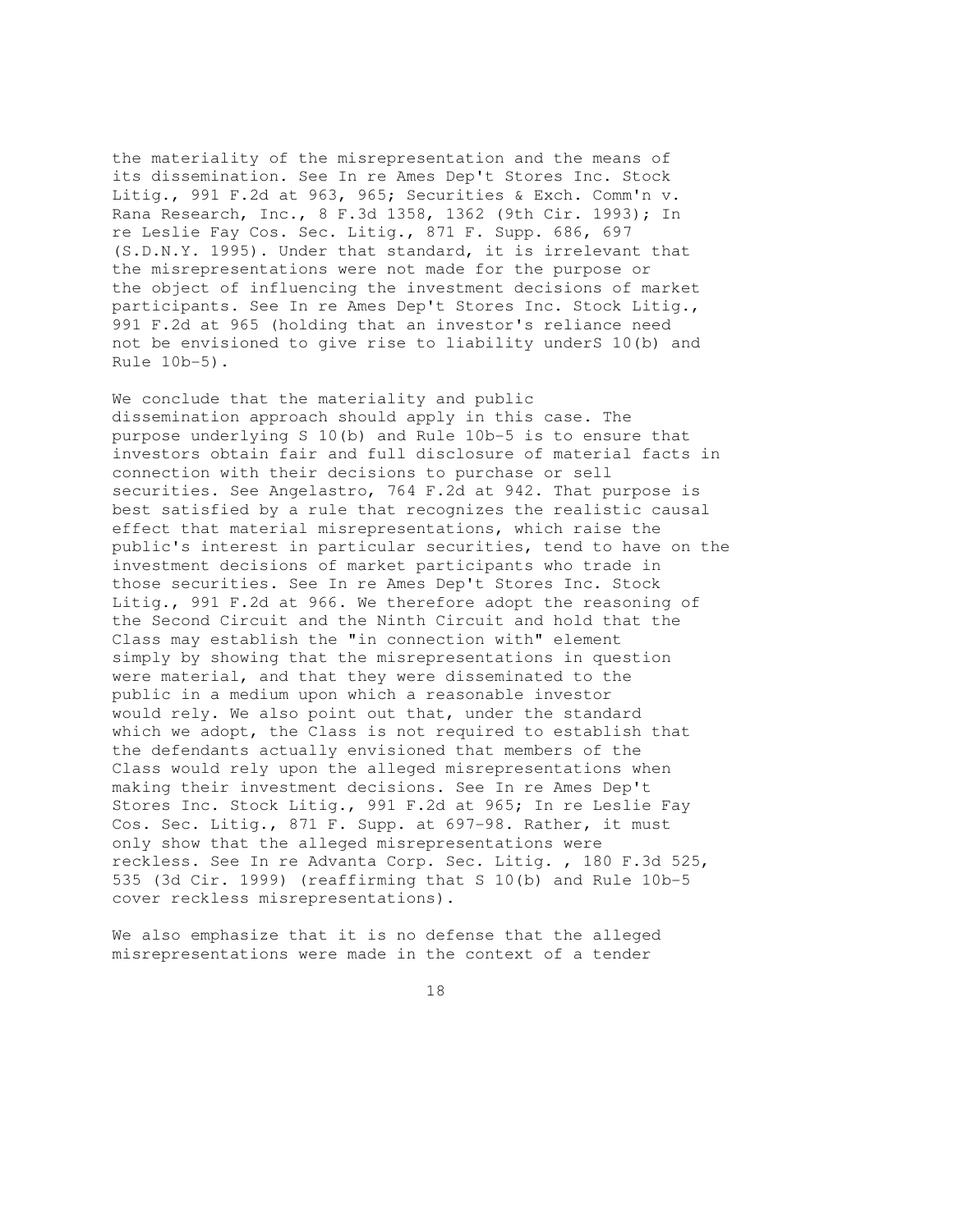offer and a proposed merger, or that they did not specifically refer to the investment value of the security that was bought or sold. It is well established that information concerning a tender offer or a proposed merger may be material to persons who trade in the securities of the target company, despite the highly contingent nature of both types of transactions. See Basic Inc. v. Levinson, 485 U.S. 224, 238-39 (1988) (holding that preliminary merger discussions may be material even before an agreement-inprinciple is reached); Securities & Exch. Comm'n v. Materia, 745 F.2d 197, 199 (2d Cir. 1984) (stating that "even a hint of an upcoming tender offer may send the price of the target company's stock soaring"); Securities & Exch. Comm'n v. Maio, 51 F.3d 623, 637 (7th Cir. 1995) (holding that undisclosed information concerning a tender offer was sufficiently material to give rise to liability for insider trading under Rule 10b-5 and Rule 14e-3); Securities & Exch. Comm'n v. Mayhew, 916 F. Supp. 123, 131 (D. Conn. 1995) (holding that undisclosed information concerning a pending merger was sufficiently material to give rise to liability for insider trading under S 10(b)). It is also settled that S 10(b) and Rule 10b-5 encompass misrepresentations beyond those concerning the investment value of a particular security. See Angelastro, 764 F.2d at 942-44 (holding that a brokerage firm may be liable for misrepresenting the terms of a margin account); cf. Deutschman v. Beneficial Corp., 841 F.2d 502, 508 (3d Cir. 1988) (holding that the purchaser of an option contract has standing to seek damages under S 10(b) for misrepresentations concerning the underlying securities). So long as the alleged misrepresentation were material, the "in connection with" requirement may be satisfied simply by showing that they were publicly disseminated in a medium upon which investors tend to rely.

We do not resolve, however, whether the "in connection with" is satisfied in the present case. Because the standard that we have set forth is different from the one applied by the district court, and because the parties have not been afforded a full opportunity to brief the issues of materiality and public dissemination, we will remand this matter to allow the district court to consider, in the first instance, the question whether the Class's complaint pleads sufficient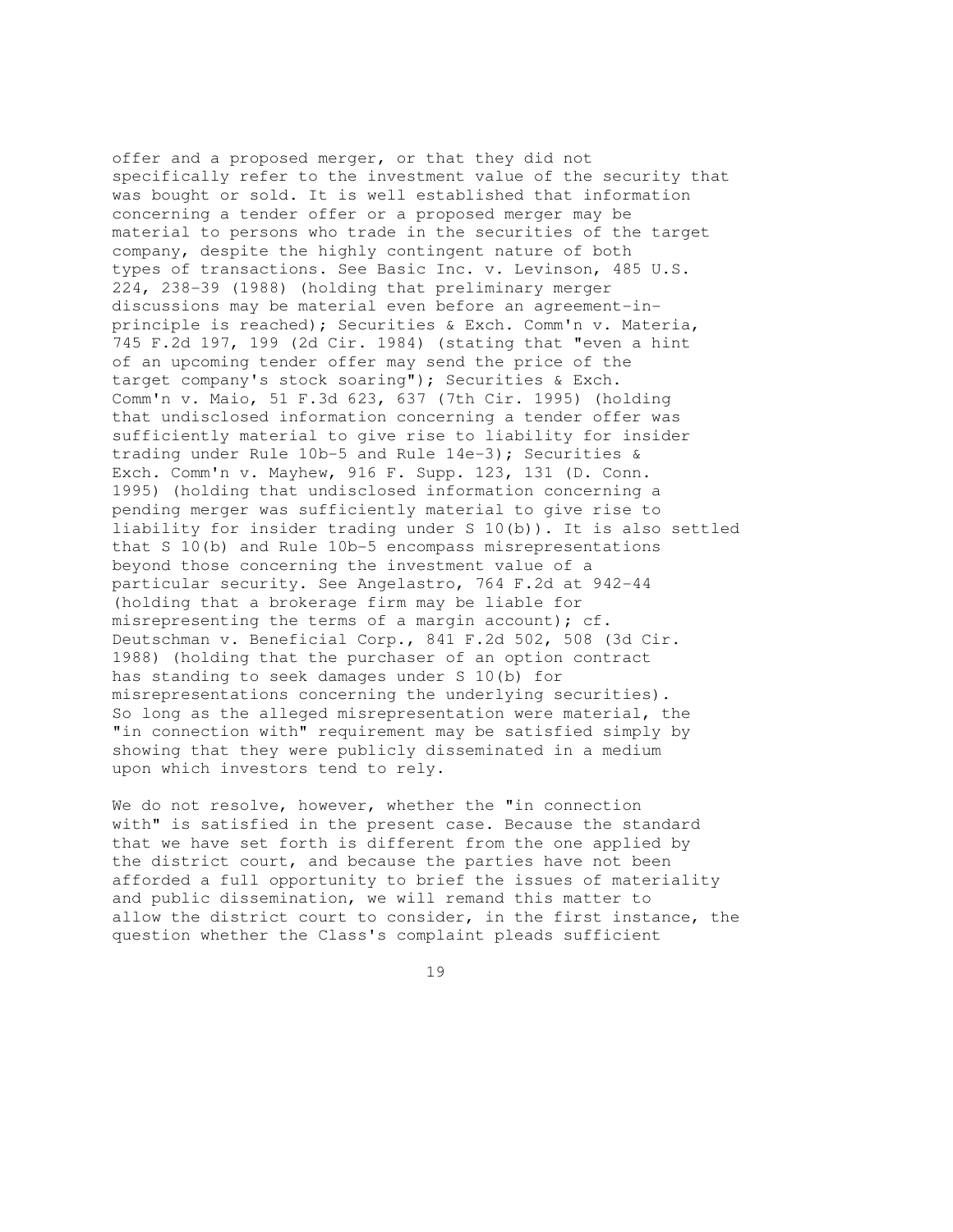facts to satisfy the requirements of Rule  $12(b)(6)$ . 6 We note, however, that the issue of materiality typically presents a mixed question of law and fact, and that the delicate assessment of inferences is generally best left to the trier of fact. See Shapiro, 964 F.2d at 281 n.11. The district court should decide the issue of materiality as a matter of law only if the alleged misrepresentations are so clearly and obviously unimportant that reasonable minds could not differ in their answers to the question. See Weiner, 129 F.3d at 317; In re Craftmatic Sec. Litig., 890 F.2d 628, 641 (3d Cir. 1990).

#### B.

We next turn to the question whether the Class's complaint alleges sufficient facts to establish the element of reliance. It is axiomatic that a private action for securities fraud must be dismissed when a plaintiff fails to plead that he or she reasonably and justifiably relied on an alleged misrepresentation. See Weiner, 129 F.3d at 315 (setting forth reliance as an element of a private right of action under S 10(b) and Rule 10-5); In re Burlington Coat Factory Sec. Litig., 114 F.3d at 1417 (same). The defendants claim that the complaint fails to establish the element of reliance, because it alleges that the defendants' misrepresentations were made in the context of a tender offer and a proposed merger, that AIG made a competing tender offer to purchase shares of ABI common stock at \$58 per share, and that Cendant issued a press release on April 15, 1998  $\mathcal{L}_\mathcal{L} = \{ \mathcal{L}_\mathcal{L} = \{ \mathcal{L}_\mathcal{L} = \{ \mathcal{L}_\mathcal{L} = \{ \mathcal{L}_\mathcal{L} = \{ \mathcal{L}_\mathcal{L} = \{ \mathcal{L}_\mathcal{L} = \{ \mathcal{L}_\mathcal{L} = \{ \mathcal{L}_\mathcal{L} = \{ \mathcal{L}_\mathcal{L} = \{ \mathcal{L}_\mathcal{L} = \{ \mathcal{L}_\mathcal{L} = \{ \mathcal{L}_\mathcal{L} = \{ \mathcal{L}_\mathcal{L} = \{ \mathcal{L}_\mathcal{$ 

6. The parties' briefs consider whether it was reasonable for the Class to rely on some of the defendants' statements. On remand, the parties are bound by our holding with respect to those statements inasmuch as it addresses the issue of materiality. See In re Trump Casino Sec. Litig., 7 F.3d 357, 371 (3d Cir. 1993) (applying the bespeaks caution doctrine in the context of materiality). They are otherwise free to renew their motions and make any other arguments concerning the question of materiality as they see fit. See In re Phillips Petroleum Sec. Litig., 881 F.2d 1236, 1248 n.16 (3d Cir. 1989). We note that, in the context of an efficient market, "the concept of materiality translates into information that alters the price of the firm's stock." In re Burlington Coat Factory Sec. Litig., 114 F.3d at 1425.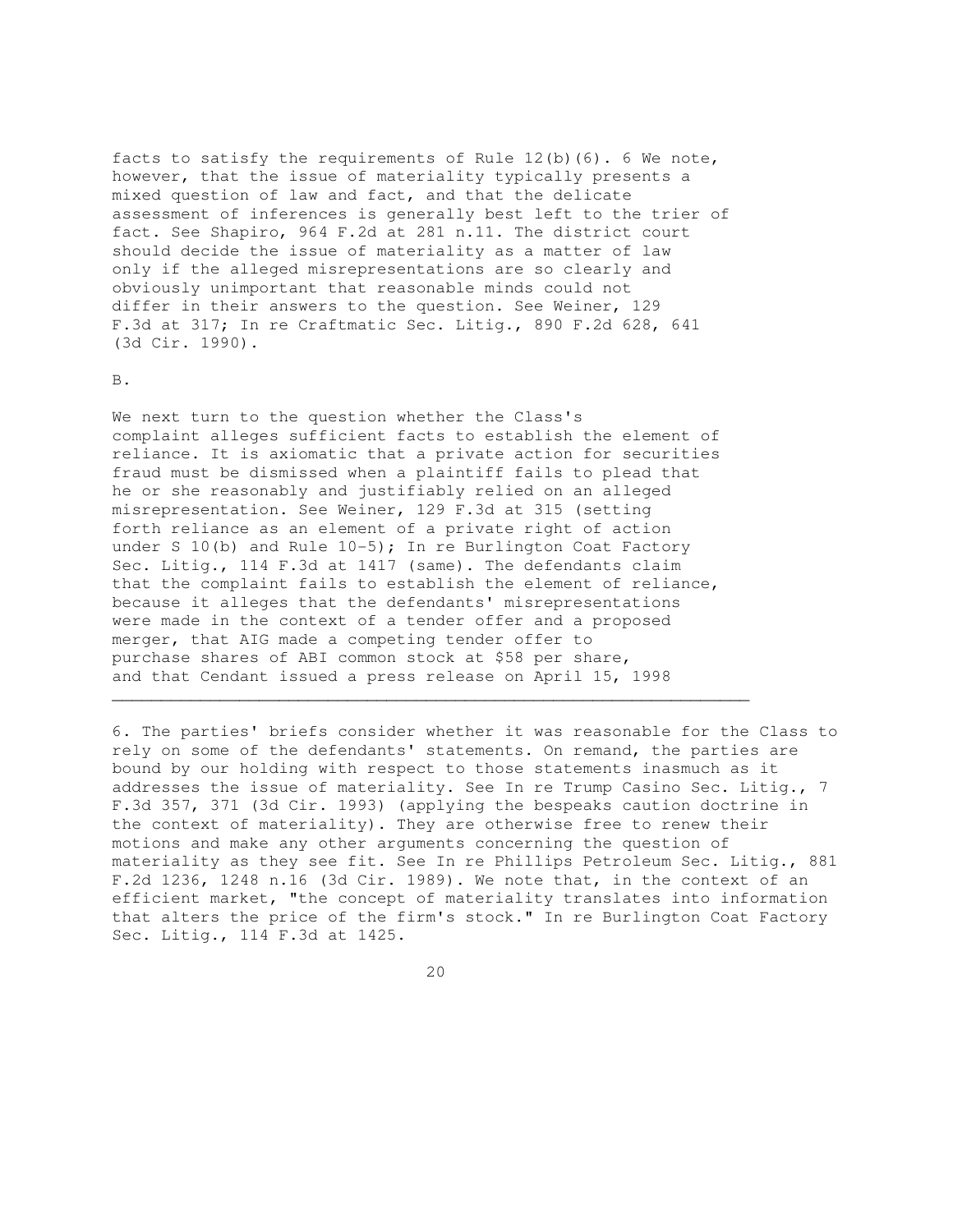warning investors not to rely on its prior representations concerning its financial condition.

Traditionally, purchasers and sellers of securities were required to establish that they were aware of, and directly misled by, an alleged misrepresentation to state a claim for securities fraud under S 10(b) and Rule 10b-5. See Peil v. Speiser, 806 F.2d 1154, 1160 (3d Cir. 1986) (discussing theories of reliance). Recognizing that the requirement of showing direct reliance presents an unreasonable evidentiary burden in a securities market where face-to-face transactions are rare and where lawsuits are brought by classes of investors, however, this court has adopted a rule that creates a presumption of reliance in certain cases. See id. Under the fraud on the market theory, a plaintiff in a securities action is generally entitled to a rebuttable presumption of reliance if he or she purchased or sold securities in an efficient market. See In re Burlington Coat Factory Sec. Litig., 114 F.3d at 1419 n.8 (holding that a purchaser of securities in an open and developed market is entitled to a presumption of reliance).

The fraud on the market theory of reliance is, in essence, a theory of indirect actual reliance under which a plaintiff is entitled to three separate presumptions in attempting to establish the element of direct reliance. See Zlotnick v. Tie Communications, 836 F.2d 818, 822 (3d Cir. 1988). Under the fraud on the market theory of reliance, the court presumes (1) that the market price of the security actually incorporated the alleged misrepresentations, (2) that the plaintiff actually relied on the market price of the security as an indicator of its value, and (3) that the plaintiff acted reasonably in relying on the market price of the security. See id. The fraud on the market theory of reliance, however, creates only a presumption, which a defendant may rebut by raising any defense to actual reliance. See Basic, Inc., 485 U.S. at 248-49. This court has pointed out that the presumption of reliance may be rebutted by showing that the market did not respond to the alleged misrepresentations, or that the plaintiff did not actually rely on the market price when making his or her investment decision.7 See Zlotnik, 836 F.2d at 822; Peil, 806

7. To rebut the presumption of reliance, a defendant may show that the misrepresentations were immaterial, that the market was aware that the

 $\mathcal{L}_\mathcal{L} = \{ \mathcal{L}_\mathcal{L} = \{ \mathcal{L}_\mathcal{L} = \{ \mathcal{L}_\mathcal{L} = \{ \mathcal{L}_\mathcal{L} = \{ \mathcal{L}_\mathcal{L} = \{ \mathcal{L}_\mathcal{L} = \{ \mathcal{L}_\mathcal{L} = \{ \mathcal{L}_\mathcal{L} = \{ \mathcal{L}_\mathcal{L} = \{ \mathcal{L}_\mathcal{L} = \{ \mathcal{L}_\mathcal{L} = \{ \mathcal{L}_\mathcal{L} = \{ \mathcal{L}_\mathcal{L} = \{ \mathcal{L}_\mathcal{$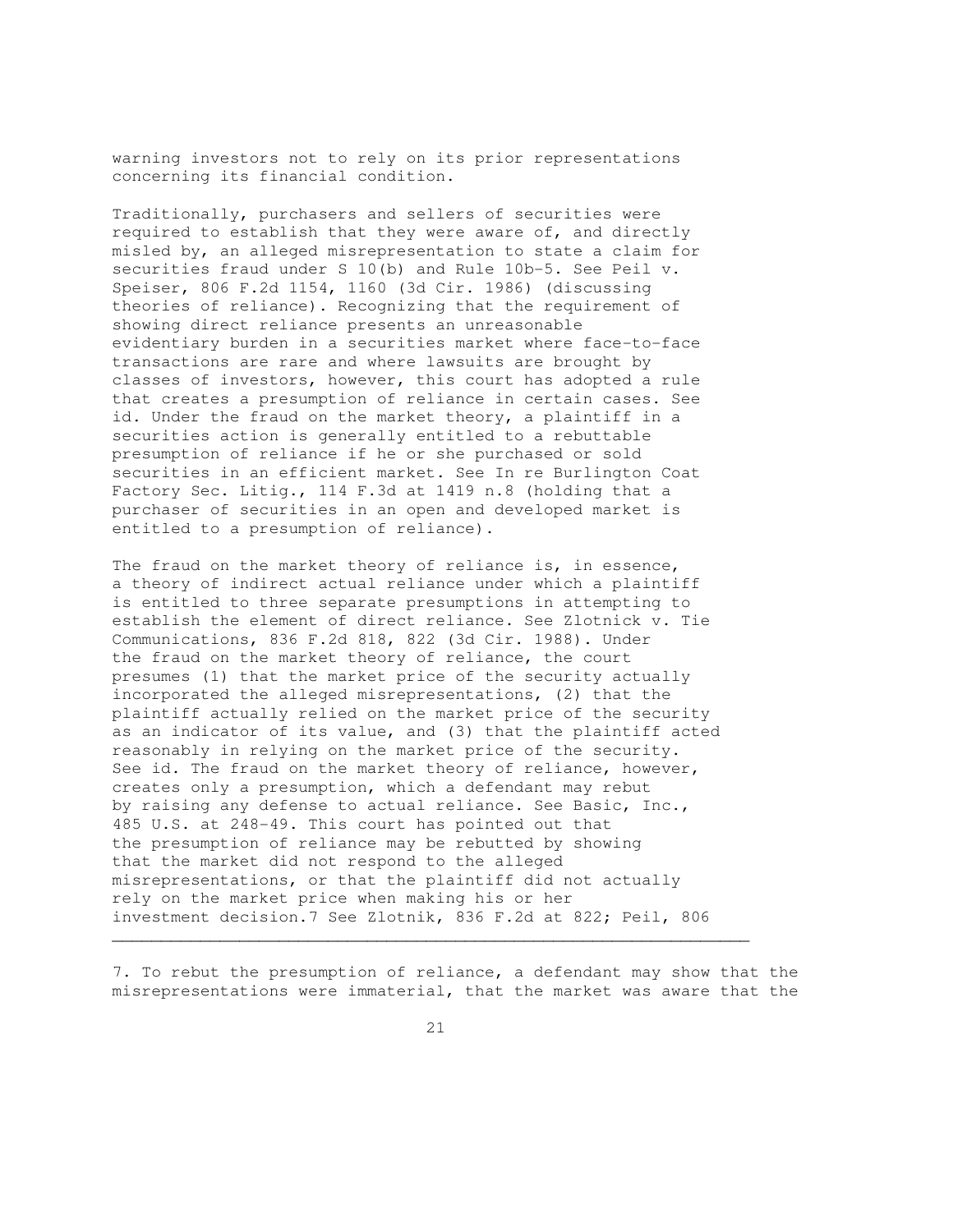F.2d at 1161. This court has also held that a defendant may defeat the presumption of reliance by showing that the plaintiff 's reliance on the market price was actually unreasonable.8 See Zlotnik , 836 F.2d at 822; Peil, 806 F.2d at 1161.

In the present case, we are persuaded that the Class has sufficiently pleaded the element of reliance to withstand a challenge under Rule 12(b)(6) with respect to at least some of the alleged misrepresentations. The complaint alleges that ABI common stock traded in an open and developed market throughout the class period, that the market price of ABI common stock incorporated the alleged misrepresentations,9 and that the Class members

 $\mathcal{L}_\mathcal{L} = \{ \mathcal{L}_\mathcal{L} = \{ \mathcal{L}_\mathcal{L} = \{ \mathcal{L}_\mathcal{L} = \{ \mathcal{L}_\mathcal{L} = \{ \mathcal{L}_\mathcal{L} = \{ \mathcal{L}_\mathcal{L} = \{ \mathcal{L}_\mathcal{L} = \{ \mathcal{L}_\mathcal{L} = \{ \mathcal{L}_\mathcal{L} = \{ \mathcal{L}_\mathcal{L} = \{ \mathcal{L}_\mathcal{L} = \{ \mathcal{L}_\mathcal{L} = \{ \mathcal{L}_\mathcal{L} = \{ \mathcal{L}_\mathcal{$ 

misrepresentations were false, or that the misrepresentations were otherwise not assimilated into the price of the security. Of course, the defendant may also rebut the presumption by showing that the investor would have purchased or sold the securities at that price even with full knowledge of the misrepresentation, that the investor traded in the securities based on an actual belief that the market price was inaccurate, or that the investor's decision to trade was based on some factor other than the market price. See Basic, Inc., 485 U.S. at 248; Zlotnik, 836 F.2d at 822; Peil, 806 F.2d at 1161.

8. To establish that an investor's reliance was unreasonable, a defendant may show that the investor knew, or had reason to know, that the misrepresentations were in fact false. See Zlotnik, 836 F.2d at 822; Peil, 806 F.2d at 1161.

9. The market assimilates information concerning the possibility of a tender offer or a merger, and the amount of consideration that will be received, into the price of the securities of a target corporation. See Frank L. Easterbrook & Daniel R. Fischel, The Proper Role of a Target's Management in Responding to a Tender Offer, 94 Harv. L. Rev. 1161, 1164 (1981) (stating that "[t]he value of any stock can be understood as the sum of two components: the price that will prevail in the market if there is no successful offer (multiplied by the likelihood that there will be

none) and the price that will be paid in a future tender offer (multiplied by the likelihood that some offer will succeed)"). In this case, the defendants' misrepresentations were incorporated into the price of ABI common stock inasmuch as they spoke to the likelihood that the tender offer and the proposed merger would be successful, or to the extent that they related to the investment value of the Cendant shares that members of the Class were to receive in consideration for tendering their shares of

ABI common stock.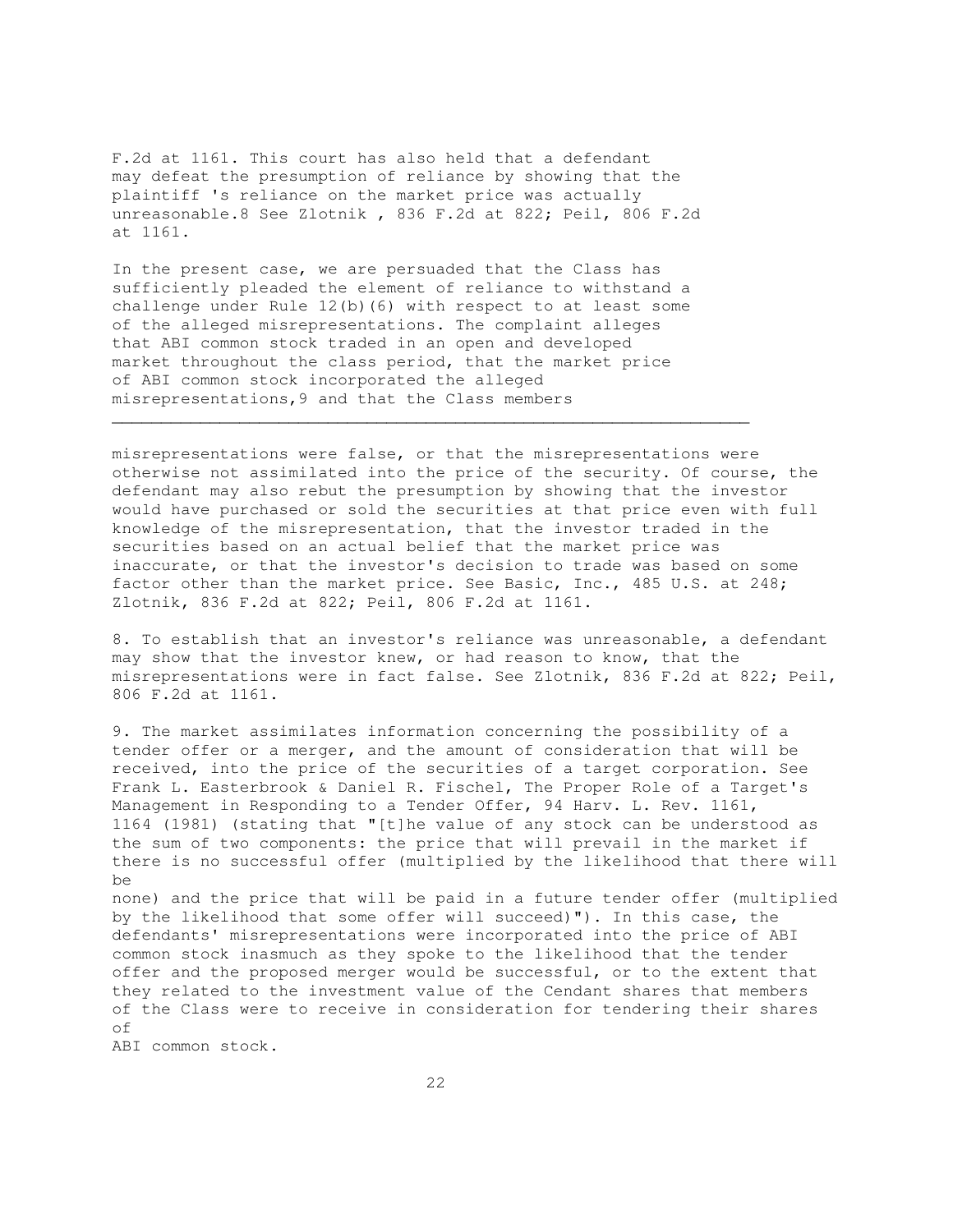purchased shares of ABI common stock in reliance on that price. The complaint also states that the Class was directly misled by the alleged misrepresentations. Those allegations, if true, are sufficient to establish direct reliance and to create a presumption of indirect actual reliance so long as the Class's reliance on the purported misrepresentations or the market price of ABI common stock was not unreasonable as a matter of law.

We conclude that it was reasonable for the Class members who purchased shares prior to March 3, 1998 to rely on the alleged misrepresentations occurring prior to that date. The defendants have not provided us with a legitimate reason for us to conclude to the contrary. Their arguments concern only the reasonableness of the reliance of the Class members who purchased shares of ABI common stock after March 3, 1998. They have no bearing on the investment decisions of persons who purchased shares of ABI common stock prior to that date, because the reasonableness of reliance is determined at the time of the transaction in question. See Hayes v. Gross, 982 F.2d 104, 107 (3d Cir. 1992) (requiring an investor to rely on an alleged misrepresentation at the time of the purchase or the sale of securities); Zlotnik, 836 F.2d at 823 (same); Gannon v. Continental Ins. Co., 920 F. Supp. 566, 578 (D.N.J. 1996) (holding that an investor cannot rely on statements that are made subsequent to the purchase of securities).

To the extent that the defendant's arguments suggest that it is unreasonable as a matter of law to rely on information concerning a tender offer or a merger before the transaction is finalized, we disagree. The Supreme Court has cautioned that "[n]o particular event or factor short of closing the transaction need be either necessary or sufficient by itself to render merger discussions material." Basic, Inc., 485 U.S. at 239. And, other courts have similarly held that information concerning a tender offer may be material while the transaction is still in the planning stage. Maio, 51 F.3d at 637; Mayhew, 916 F. Supp. at 131. If it may be reasonable for an investor to find information concerning a tentative tender offer or a merger important when making an investment decision, we see no reason why the conditional nature of those transactions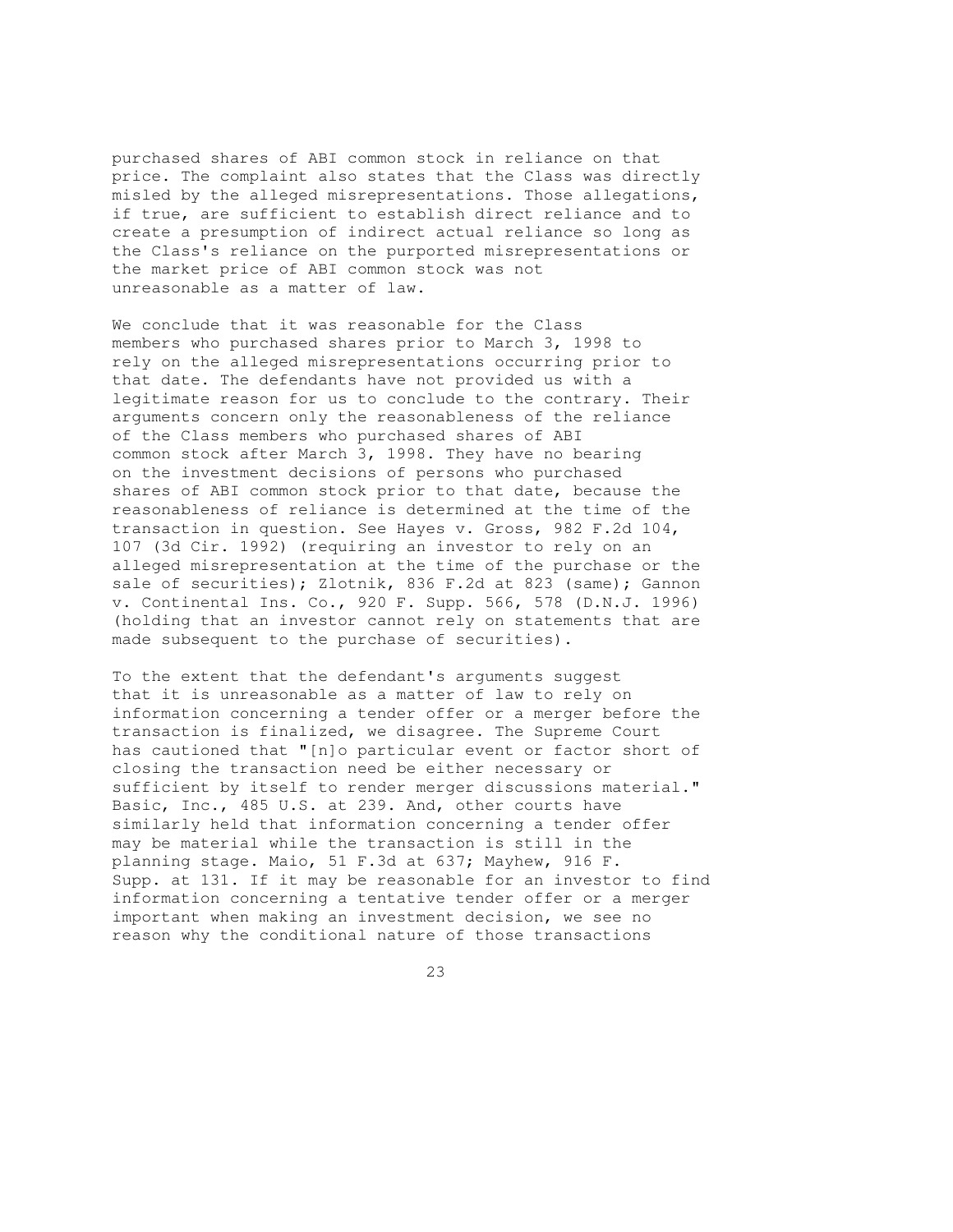should necessarily prevent the investor from reasonably relying on that information as well. See 2 Thomas Lee Hazen, The Law of Securities RegulationS 13.5B, at 527 (3d ed. 1995) (stating that "[t]he reliance requirement is a corollary of materiality").

We are also persuaded that the Class members who purchased shares of ABI common stock between March 3, 1998 and April 15, 1998 alleged sufficient facts to satisfy the element of reliance. With respect to those purchasers, the defendants maintain that AIG's \$58 tender offer provided an independent valuation of ABI common stock upon which the Class members directly or indirectly relied. In effect, the defendants suggest that the market did not incorporate the alleged misrepresentations into the price of ABI common stock during the competing tender offer, and that the Class members would have purchased shares of ABI common stock to tender to AIG even if they had known the truth about Cendant. See Basic, Inc., 485 U.S. at 249 (noting that the presumption of indirect actual reliance may be rebutted by showing that the plaintiff would have completed the transaction regardless of the alleged misrepresentations); Zlotnik, 836 F.2d at 822 (stating that the presumption of indirect actual reliance may be rebutted by showing that the market price was not affected by the alleged misrepresentations). While those arguments are facially appealing, we do not find them persuasive given the procedural posture of this case.

In reviewing a motion to dismiss under Rule  $12(b)(6)$ , we must accept the allegations of the complaint as true and draw all reasonable inferences in the light most favorable to the plaintiffs. See Wiener, 129 F.3d at 315. In this case, the Class's complaint alleges that the market price of ABI common stock was inflated due to the alleged misrepresentations, and it states that the Class purchased "ABI shares believing they would receive \$58 per share . . . in a combination of cash and Cendant stock." Though we agree with the defendants that the market price of ABI common stock incorporated information concerning AIG's \$58 tender offer, we may not assume for the present purposes that it did not also incorporate information concerning a potential acquisition by Cendant, or that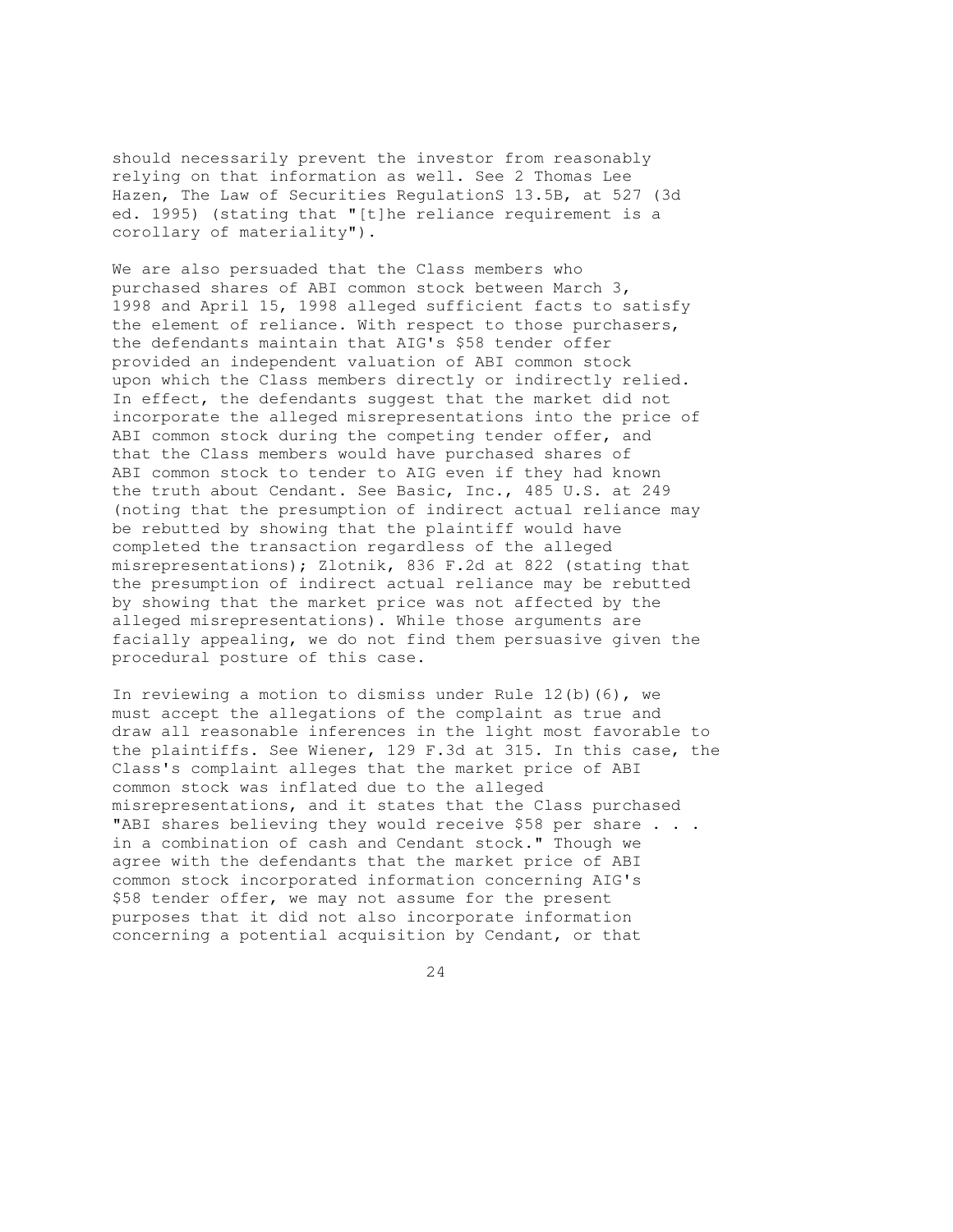Cendant's tender offer did not have an actual effect on the Class. Indeed, it is likely that the shares of ABI common stock traded at a relative premium during the competing tender offer based on the fact that two purportedly willing and able suitors sought to acquire the company. It is also possible that members of the Class would not have purchased shares of ABI common stock had they been unable to exchange them for shares of Cendant. Because we must assume the truth of the allegations of the complaint, and resolve all competing allegations and inferences in favor of the Class, we agree that the existence of a competing tender offer did not effect the Class's reliance on the defendants' alleged misrepresentations. See In re Burlington Coat Factory Sec. Litig., 114 F.3d at 1420 (stating that a court must credit the allegations of the complaint and not the defendant's responses when resolving conflicting allegations on a motion to dismiss). We also note that the effect of the \$58 tender offer would have been limited to those members of the Class who purchased shares from March 3, 1998, when the tender offer was made, and March 17, 1998, when Cendant raised its bid price to \$67 per share.

We agree that the Class has failed to demonstrate that it was reasonable for its members to rely on the defendants' prior financial statements and auditors' reports following the April 15, 1998 disclosure of the accounting irregularities. The complaint states that Cendant disclosed on April 15, 1998 that it had uncovered accounting irregularities, and that it warned investors not to rely on its prior financial statements and auditor's reports when making an investment decision.10 The complaint further alleges that the common stock of both Cendant and ABI traded in an efficient market, and that the market price of each stock instantly dropped after Cendant issued the  $\mathcal{L}_\mathcal{L} = \{ \mathcal{L}_\mathcal{L} = \{ \mathcal{L}_\mathcal{L} = \{ \mathcal{L}_\mathcal{L} = \{ \mathcal{L}_\mathcal{L} = \{ \mathcal{L}_\mathcal{L} = \{ \mathcal{L}_\mathcal{L} = \{ \mathcal{L}_\mathcal{L} = \{ \mathcal{L}_\mathcal{L} = \{ \mathcal{L}_\mathcal{L} = \{ \mathcal{L}_\mathcal{L} = \{ \mathcal{L}_\mathcal{L} = \{ \mathcal{L}_\mathcal{L} = \{ \mathcal{L}_\mathcal{L} = \{ \mathcal{L}_\mathcal{$ 

10. The April 15, 1998 announcement, which wasfiled as an exhibit to an amendment to Cendant's Schedule 14D-1, warned:

> In accordance with SAS No. 1, the Company's previously issued financial statements and auditors' reports should not be relied upon. Revised financial statements and auditors' reports will be issued upon completion of the investigations.

<u>25</u>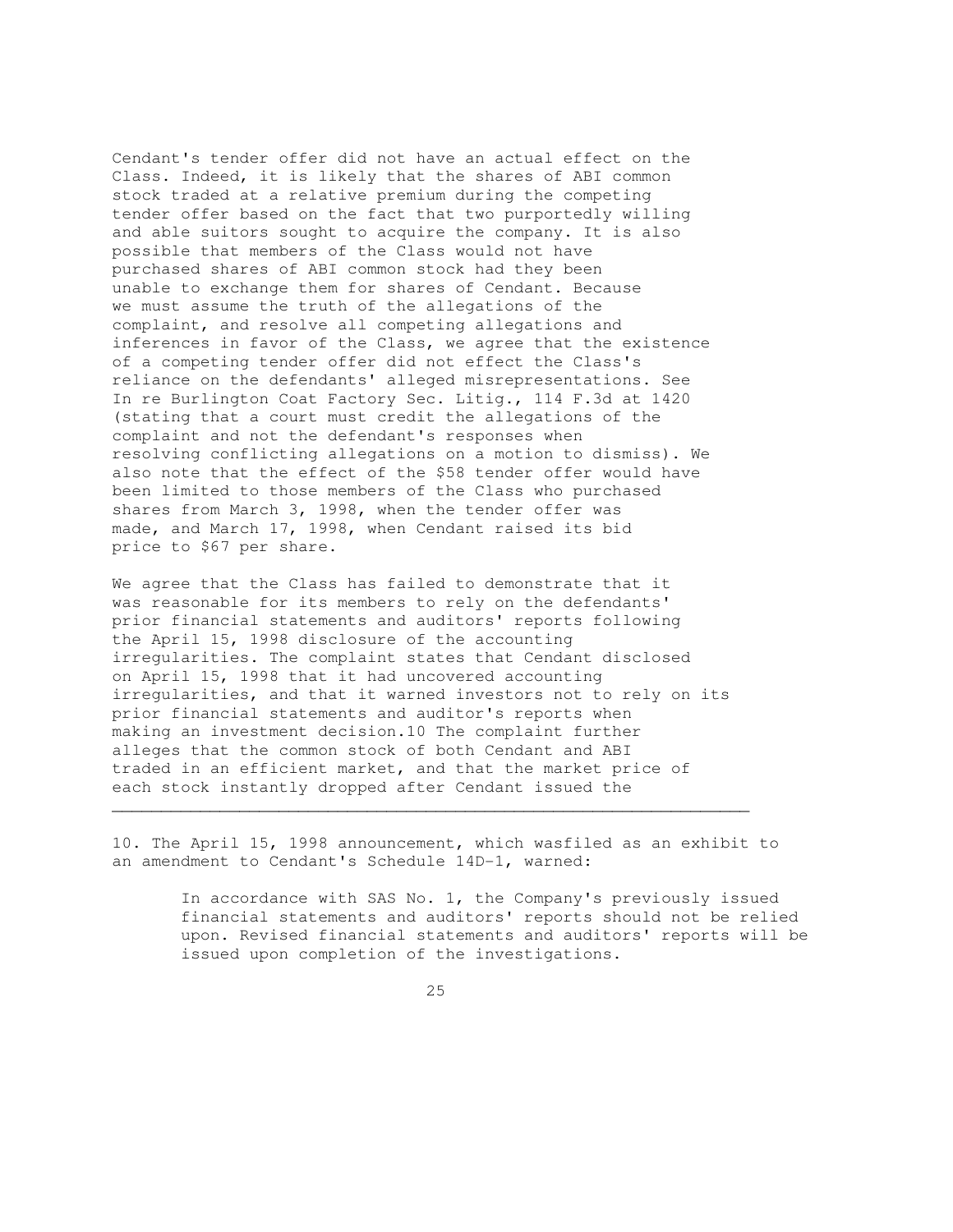warning.11 In light of the curative nature of the warning statement, and given the instantaneous decline in the market price of both companies' common stock, we conclude that the announcement immediately rendered the prior misrepresentations concerning Cendant's financial condition thereafter immaterial as a matter of law. See Weiner, 129 F.3d at 321 (holding that a public statement curing the misleading effect of a prior misrepresentation renders the prior misrepresentation immaterial); In re Burlington Coat Factory Sec. Litig., 114 F.3d at 1425 (stating that an efficient market immediately incorporates information into the price of a security); Teamsters Local 282 Pension Trust Fund v. Angelos, 762 F.2d 522, 530 (7th Cir. 1985) (dicta) (stating that an investor may not ask a court to focus on a misrepresentation and ignore information that has already been disseminated). Thus, neither the market nor the Class members could have reasonably relied upon Cendant's prior financial statements or its audit reports after April 15, 1998. Because it made no misrepresentations after the curative statement was issued, Ernst & Young may not be held liable to members of the Class who purchased shares of ABI common stock after April 15, 1998.

Nevertheless, we do not accept the defendants' contention that the Class could not have reasonably relied on the alleged misrepresentations that were included in the April 15, 1998 announcement. The Class claims that the April 15, 1998 announcement misrepresented Cendant's financial condition by stating that the company expected to restate its 1997 earnings by \$0.11 to \$0.13 per share and to reduce its net income prior to restructuring and unusual charges by approximately \$100 to \$115 million. The defendants claim that the Class was not entitled to rely on those statements or on any subsequent statements, because the announcement warned that the representations were subject to "known and unknown risks

11. The complaint states that the market price of ABI common stock dropped eleven percent, from \$64-7/8 to \$57-3/4, following the disclosure of the accounting irregularities, and that the market price of Cendant common stock plummeted forty-six percent, from \$35-10/16 to \$19-1/16, following the disclosure.

26

 $\mathcal{L}_\mathcal{L} = \{ \mathcal{L}_\mathcal{L} = \{ \mathcal{L}_\mathcal{L} = \{ \mathcal{L}_\mathcal{L} = \{ \mathcal{L}_\mathcal{L} = \{ \mathcal{L}_\mathcal{L} = \{ \mathcal{L}_\mathcal{L} = \{ \mathcal{L}_\mathcal{L} = \{ \mathcal{L}_\mathcal{L} = \{ \mathcal{L}_\mathcal{L} = \{ \mathcal{L}_\mathcal{L} = \{ \mathcal{L}_\mathcal{L} = \{ \mathcal{L}_\mathcal{L} = \{ \mathcal{L}_\mathcal{L} = \{ \mathcal{L}_\mathcal{$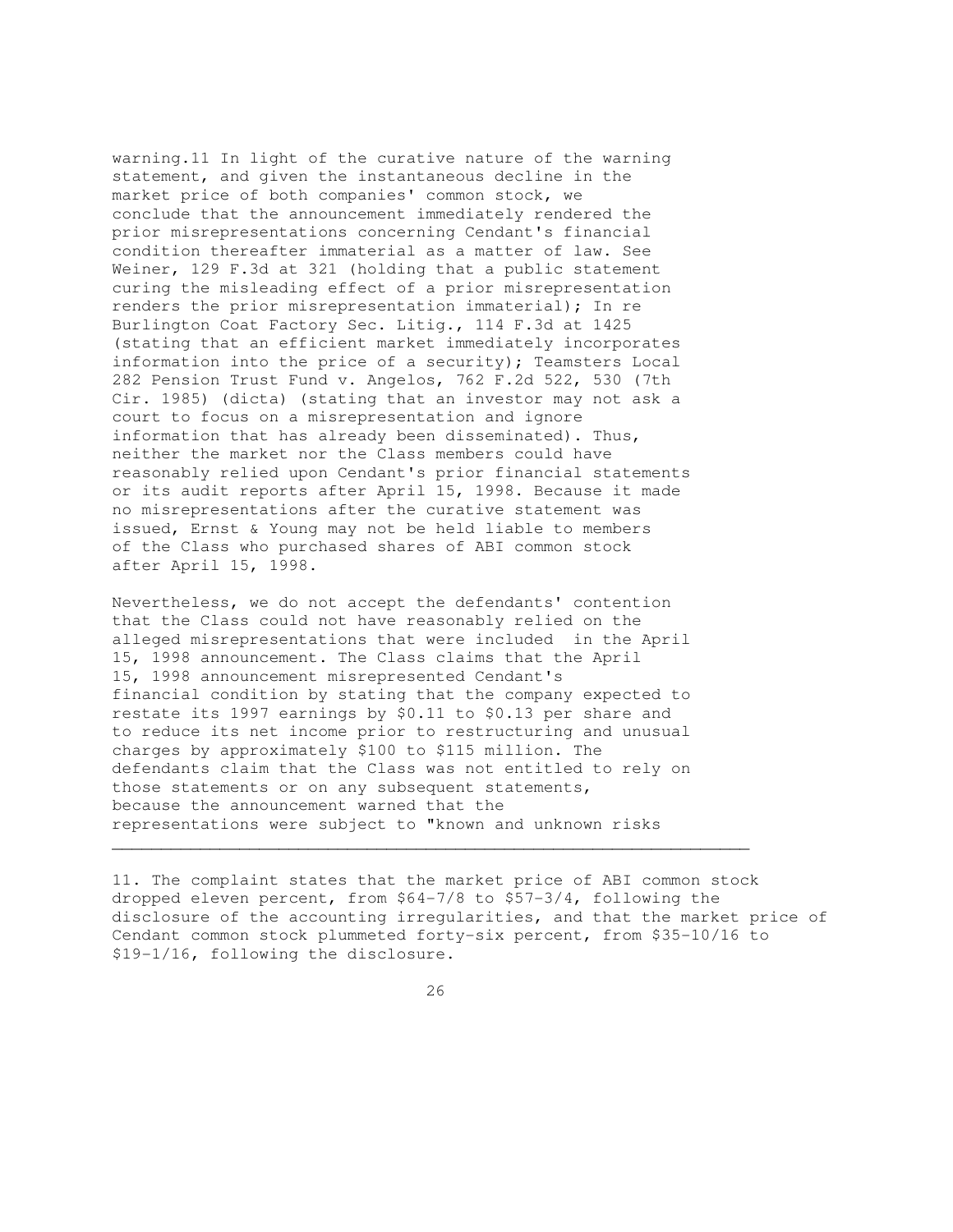and uncertainties including, but not limited to, the outcome of the Audit Committee's investigation."12 Their argument is based upon both the bespeaks caution doctrine, which renders alleged misrepresentations immaterial, and the common sense principle that investors do not act reasonably in relying on statements that are accompanied by meaningful cautionary language.

The parties disagree as to whether the bespeaks caution doctrine applies to the statements made in the April 15, 1998 announcement that predicted the amount by which Cendant would restate its results for the 1997 year. The Class and the SEC maintain that the "bespeaks caution" doctrine is inapplicable, because the statements related to present and historical facts that were capable of verification and, as such, not forward-looking. See Grossman v. Novell, Inc., 120 F.3d 1112, 1123 (10th Cir. 1997) (holding that the bespeaks caution doctrine applies only to forward-looking information). The defendants, in contrast, characterize the statements concerning the restatement as forward-looking, and thus subject to the bespeaks caution doctrine, because Cendant had not completed a reaudit when it disclosed the amount of the anticipated restatement. See Harris v. Ivax Corp., 182 F.3d 799, 802-3 (11th Cir. 1999) (holding that statements made on the last day of a quarter concerning the results for the quarter are forward-looking).

We need not decide whether the alleged misrepresentations in the April 15, 1998 announcement were forward-looking statements, however, because we conclude that the accompanying warnings were not sufficiently cautionary to warn against the danger of relying

 $\mathcal{L}_\mathcal{L} = \{ \mathcal{L}_\mathcal{L} = \{ \mathcal{L}_\mathcal{L} = \{ \mathcal{L}_\mathcal{L} = \{ \mathcal{L}_\mathcal{L} = \{ \mathcal{L}_\mathcal{L} = \{ \mathcal{L}_\mathcal{L} = \{ \mathcal{L}_\mathcal{L} = \{ \mathcal{L}_\mathcal{L} = \{ \mathcal{L}_\mathcal{L} = \{ \mathcal{L}_\mathcal{L} = \{ \mathcal{L}_\mathcal{L} = \{ \mathcal{L}_\mathcal{L} = \{ \mathcal{L}_\mathcal{L} = \{ \mathcal{L}_\mathcal{$ 

12. We note that the Private Securities Litigation Reform Act's safeharbor for forward-looking statements does not apply in this case. See 15 U.S.C. S  $78u-5(i)(A)-(B)$ . The alleged misrepresentations were made in conjunction with a tender offer and were attached as exhibits to Cendant's Schedule 14D-1 and the amendments thereto. The safeharbor expressly states that it is inapplicable to statements made in connection with a tender offer, except "to the extent otherwise specifically provided by rule, regulation, or order of the [SEC]." Id. Because the SEC has yet to extend the safeharbor to tender offers by rule, regulation, or order, we

do not discuss the defendants' contentions that their statements were also protected under the safeharbor.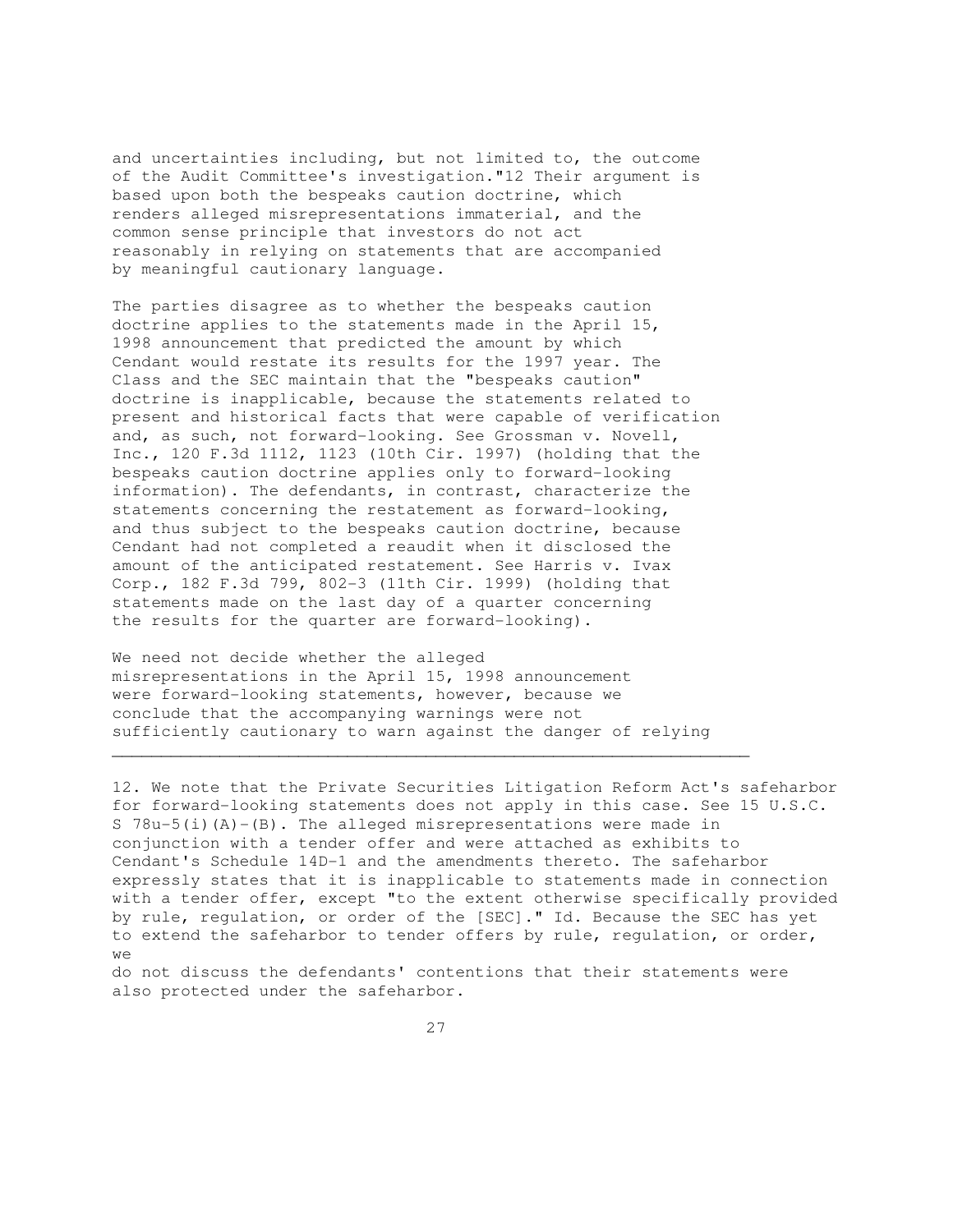on the specific numbers identified in the announcement. In In re Trump Casino Sec. Litig., 7 F.3d 357, 369 (3d Cir. 1993), this court instructed that cautionary language must be "extensive yet specific" to prevent a reasonable investor from relying on specific projections. There, the court explained:

> a vague or blanket (boilerplate) disclaimer which merely warns the reader that the investment has risks will ordinarily be inadequate to prevent misinformation. To suffice, the cautionary statements must be substantive and tailored to the specific future projections, estimates or opinions in the prospectus which the plaintiffs challenge.

Id. at 371-72. In Kline v. First Western Gov't Sec., Inc., 24 F.3d 480, 489 (3d Cir. 1994), this court clarified that "Trump requires that the language bespeaking caution relate directly to that by which plaintiffs claim to have been misled."

In the present case, the cautionary language set forth in the April 15, 1998 announcement generally pertains only to the risk that the results of operations could vary in future fiscal years.13 In fact, the only risk factor that is apparently

 $\mathcal{L}_\mathcal{L} = \{ \mathcal{L}_\mathcal{L} = \{ \mathcal{L}_\mathcal{L} = \{ \mathcal{L}_\mathcal{L} = \{ \mathcal{L}_\mathcal{L} = \{ \mathcal{L}_\mathcal{L} = \{ \mathcal{L}_\mathcal{L} = \{ \mathcal{L}_\mathcal{L} = \{ \mathcal{L}_\mathcal{L} = \{ \mathcal{L}_\mathcal{L} = \{ \mathcal{L}_\mathcal{L} = \{ \mathcal{L}_\mathcal{L} = \{ \mathcal{L}_\mathcal{L} = \{ \mathcal{L}_\mathcal{L} = \{ \mathcal{L}_\mathcal{$ 

13. The cautionary language states, in relevant part:

 Certain matters discussed in the news release are forward-looking statements, as defined in the Private Securities Litigation Reform

Act

 of 1995. Such forward-looking statements are subject to a number of known and unknown risks and uncertainties including, but not limited to, the outcome of the Audit Committee's investigation; uncertainty as to the Company's future profitability; the Company's ability to develop and implement operational andfinancial systems

to

 manage rapidly growing operations; competition in the Company's existing and potential future lines of businesses ; the Company's ability to integrate and operate successfully acquired businesses

and

 the risks associated with such businesses; the Company's growth strategy and for the Company to operate within the limitations imposed by financing arrangements; uncertainty as to the future profitability of acquired businesses; and other factors. Other factors

 and assumptions not identified above were also involved in the derivation of these forward-looking statements, and the failure of such other assumptions to be realized as well as other factors may also cause actual results to differ materially from those projected.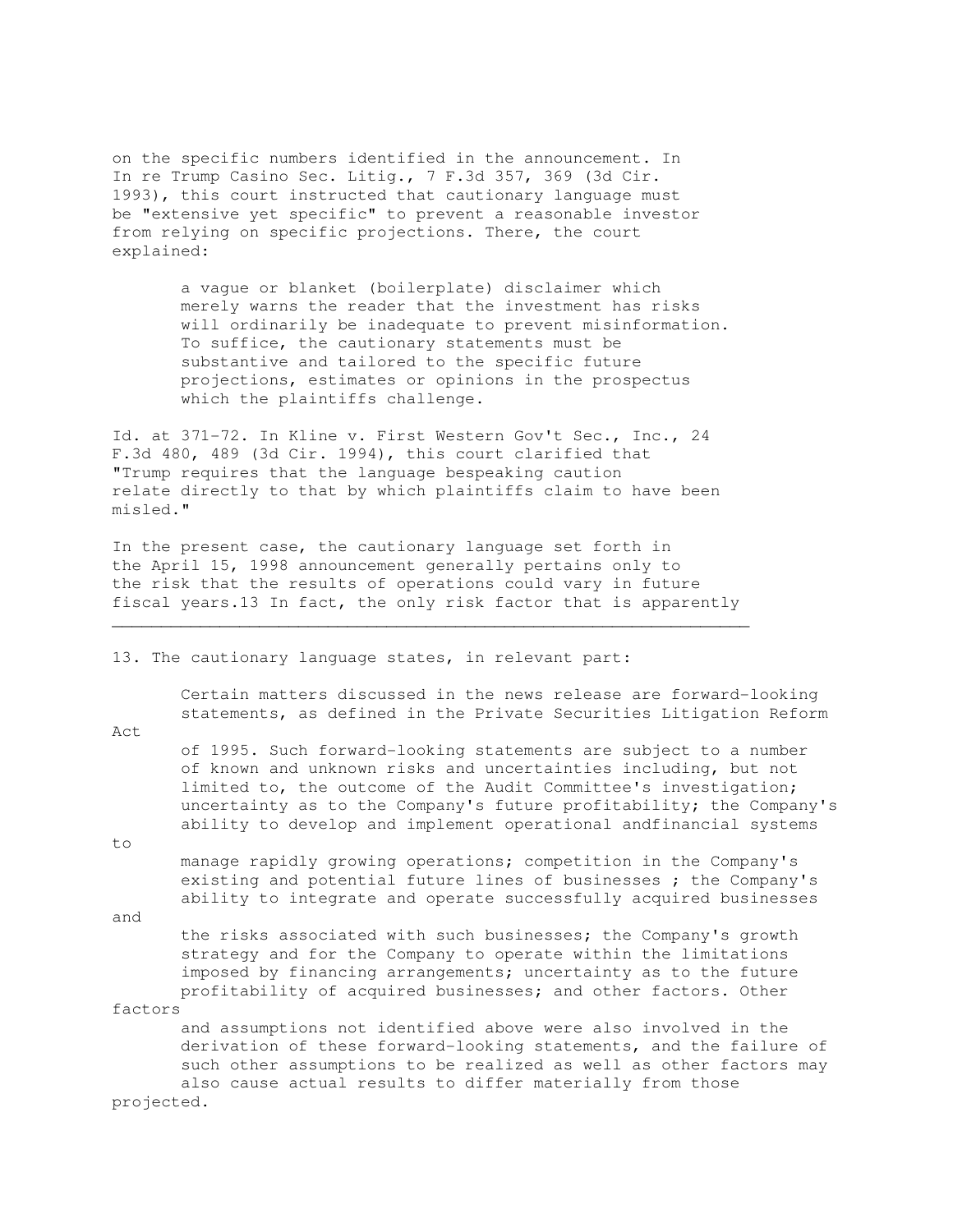(emphasis added).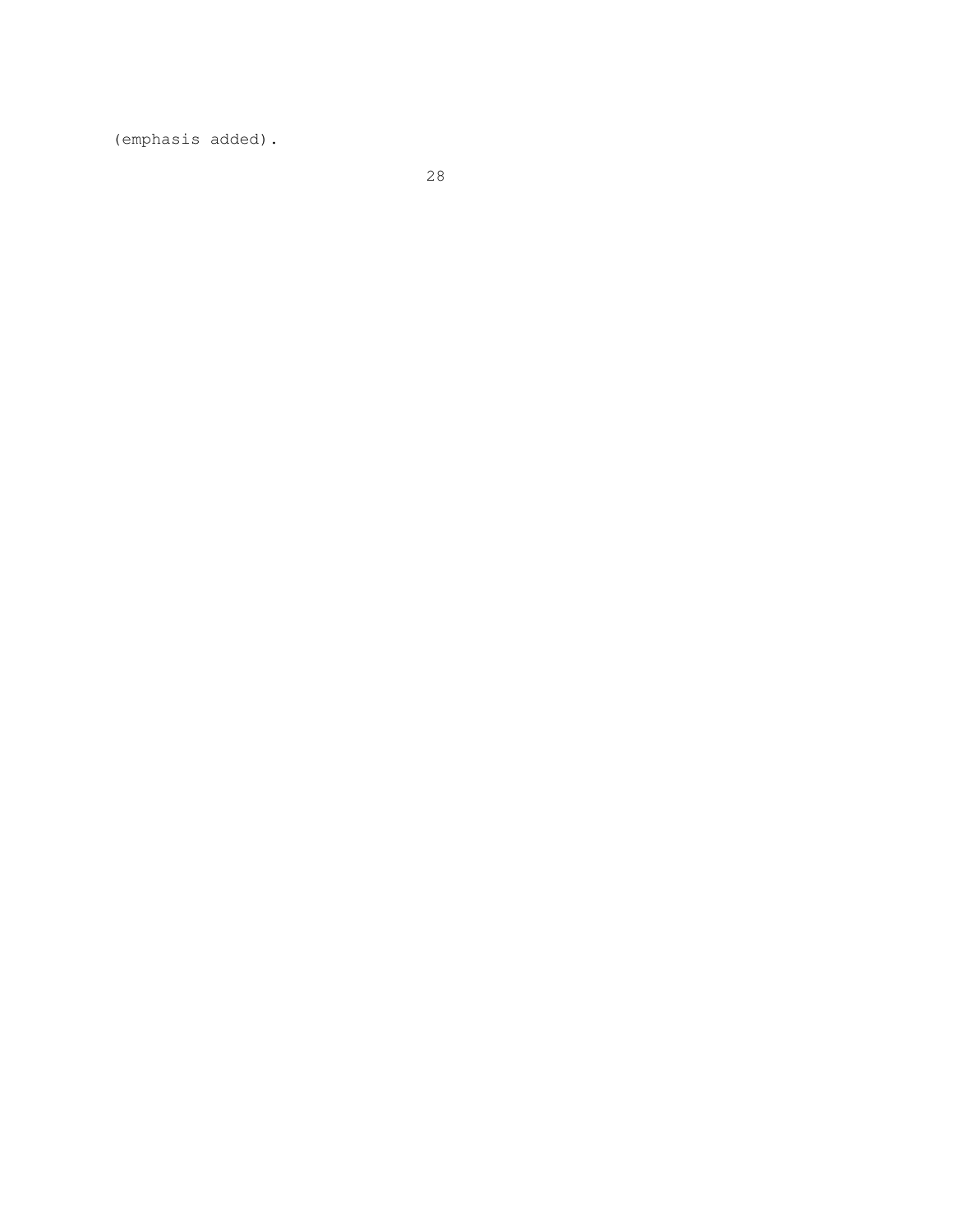applicable to the restatement of Cendant's results for the 1997 fiscal year relates to the risk that the announcement's calculations might differ from those made by the Audit Committee. We are not persuaded that such a general statement of risk is sufficiently substantive and tailored to satisfy the requirements of the bespeaks caution doctrine. See In re Trump Casino Sec. Litig., 7 F.3d at 371-72. Nor are we persuaded that it is adequate to give investors reasonable notice that the projected restatement of Cendant's financial statements should not be trusted so as to make any reliance unreasonable as a matter of law. In our opinion, a reasonable investor may be willing to rely on the announcement's specific calculations concerning the restatement in the absence of a more detailed explanation of the reasons that the calculations might be incorrect and of the effect of any error. The announcement's blanket warning--that the amount of the restatement could later turn out to be wrong--was simply not sufficient to caution reasonable investors against relying on the defendants' representations. See Kline, 24 F.3d at 489-90 (holding that cautionary statements in an opinion letter were not sufficiently cautionary to preclude reliance where they suggested nothing more than the possibility that the speaker "might have gotten the law wrong or incorrectly assessed the risk that the IRS would deny deductions"); see, e.g., Harris, 182 F.3d at 810, 813-14 (setting forth meaningful and specific cautionary language as an appendix to the opinion). Because we conclude that the alleged misrepresentations concerning the restatement of Cendant's 1997 financial information did not include sufficient cautionary language, we agree that the Class could reasonably rely on the anticipated restatement in the April 15, 1998 announcement. For the same reason, we conclude that the Class members were not necessarily prevented from reasonably relying on the defendants' subsequent statements concerning Cendant's intent to merge with ABI.

The Class was not entitled, however, to rely indefinitely upon the April 15, 1998 misrepresentations. Cendant announced on July 14, 1998 that it had revised the restatement of its 1997 income, and it disseminated the formal results of the Audit Committee's investigation one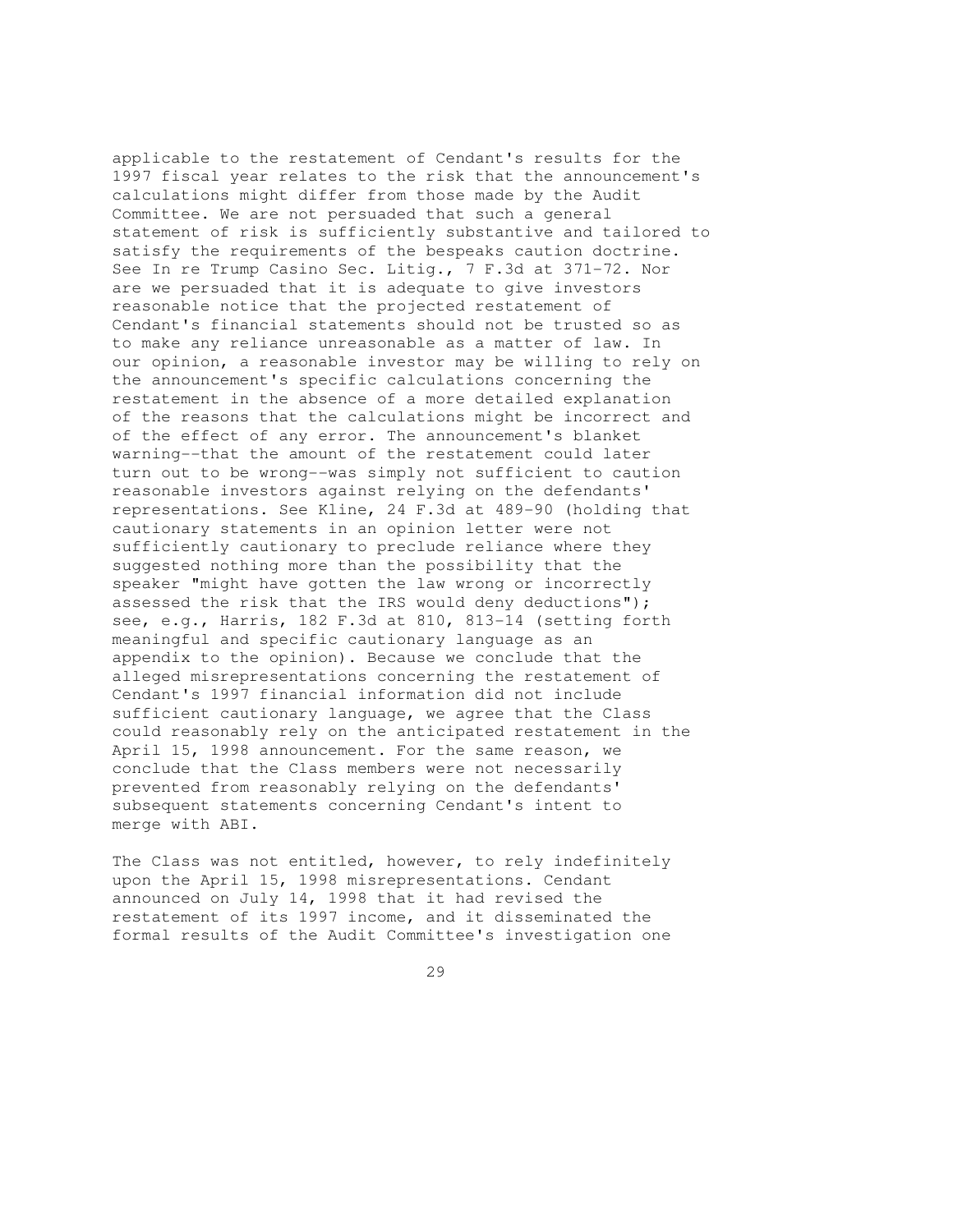month later. We think that it is possible that either, if not both, of those announcements might have cured the effect of the alleged misrepresentations in the April 15, 1998 announcement and rendered the disclosure thereafter unreliable. However, in light of our decision to remand this case, and given that the parties have not discussed the issue, we leave it for the district court to decide in the first instance the point at which the particular misrepresentations could no longer be trusted.

## C.

Finally, we must decide whether the Class's complaint adequately pleads the element of loss causation. The defendants contend that the complaint failed to allege sufficient facts to support an inference that the alleged misrepresentations were the proximate cause of the Class's loss. They maintain that the complaint shows that several intervening events, and not the alleged misrepresentations, led first to the artificial inflation and then to the decline in the market price of ABI common stock. In particular, they assert that the price of ABI common stock was inflated by AIG's \$58 tender offer and by the approval of the merger agreement by the board of directors of ABI. They also suggest that the Class's loss was actually caused by the mutual termination of the merger agreement by the board of directors of both ABI and Cendant. We disagree.

In Scattergood v. Perelman, 945 F.2d 618, 624 (3d Cir. 1991), this court held that a plaintiff may establish the element of loss causation simply by showing that he or she purchased a security at a market price that was artificially inflated due to a fraudulent misrepresentation. Id. In that case, the defendants issued a press release stating that they were considering acquiring the outstanding shares of another company at the prevailing market price. See id. at 623. The press release also warned that the defendants had "not yet determined to proceed with such transaction," and it cautioned that there could "be no assurance that [the defendants] will ultimately decide to make such an offer or that the [board of directors of the target corporation] would recommend such an offer to the stockholders." Id. Some of the plaintiffs purchased shares of the target company's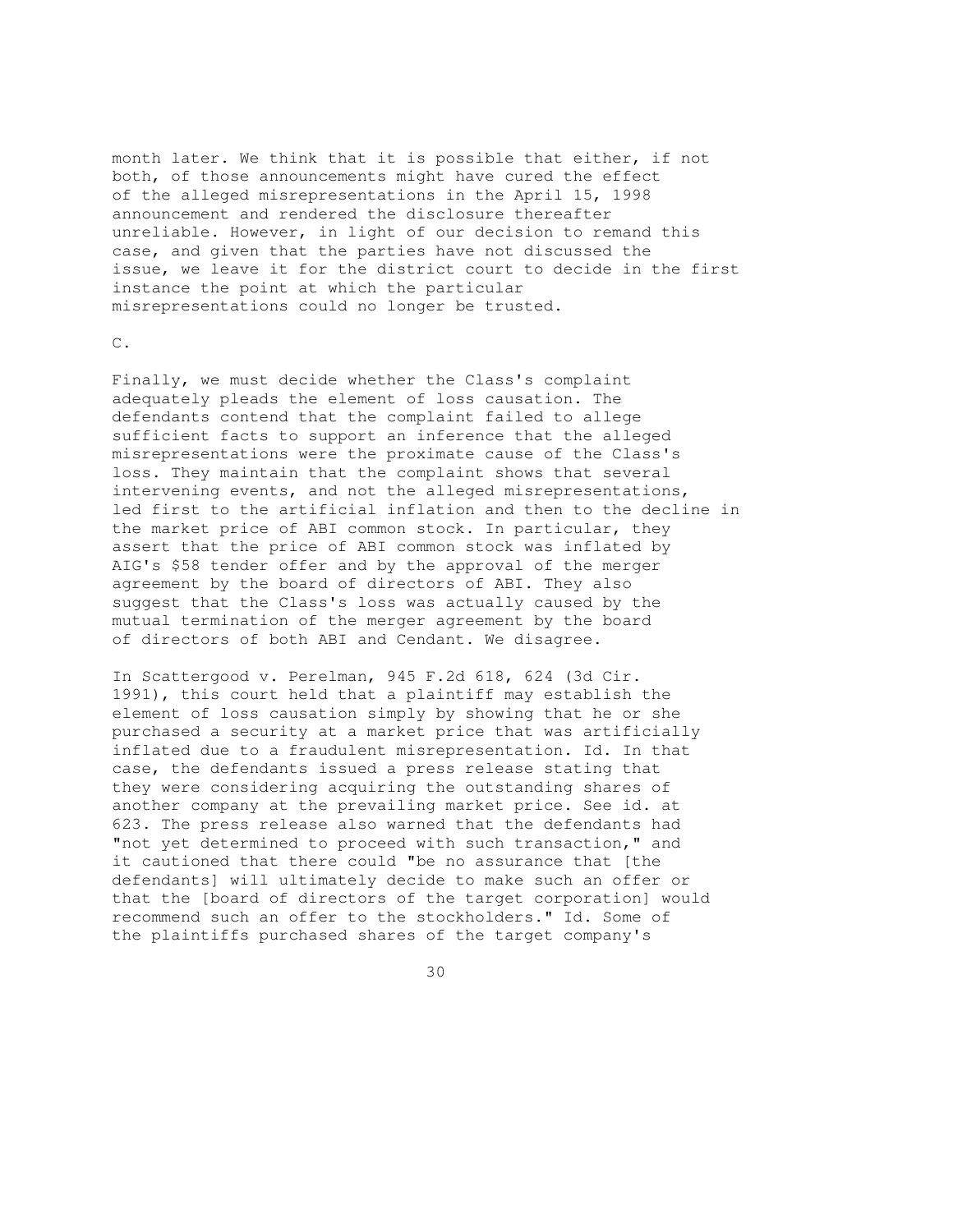stock at price below the tender offer price expecting that the stock would be acquired at the tender offer price in the near future. See id. at 624. The defendants moved to dismiss the complaint pursuant to Rule  $12(b)(6)$ , because the complaint lacked an assertion that "the plaintiffs experienced an economic loss as a proximate result of the alleged Rule 10b-5 violation." Id. The district court granted the motion to dismiss, and this court reversed. This court held that "the fair inference of the complaint, if one assumes--as we must--the truth of its allegations, is that the market price paid by the plaintiffs exceeded the value of the stock at the time of purchase based on the facts." Id. It reasoned that the dismissal was improper, because the complaint suggested that the price paid exceeded the value that the market would have established for the target company's shares had the truth been known. See id. The court expressed no opinion concerning the proper method for measuring the plaintiff 's injury. See id. at 624 n.2.

This court reached a similar conclusion in Hayes v. Gross, 982 F.2d 104, 107 (3d Cir. 1992). There, an investor filed a class action lawsuit against the directors and officers of a savings and loan association pursuant to S 10(b) and Rule 10b-5 claiming that the class members were injured when they purchased the association's stock at an inflated price. See id. at 105. At the urging of the directors, the officers, and the Resolution Trust Company, the district court dismissed the action for failure to state a claim. See id. at 105. This court reversed the dismissal and remanded the matter for further proceedings. It concluded that the class had established the element of reliance, and it expressly found "no merit" in the Resolution Trust Company's contention that the complaint failed to allege the element of loss causation. See id. at 107 & n.2. In holding that the complaint stated a claim underS 10(b) and Rule 10b-5, the court explained:

> Plaintiff alleges that defendants knowingly or recklessly made material misrepresentations which inflated the market price for Bell stock, and that he relied on the market price as reflecting Bell's true value. As a result, plaintiff claims to have suffered injury as a stock purchaser.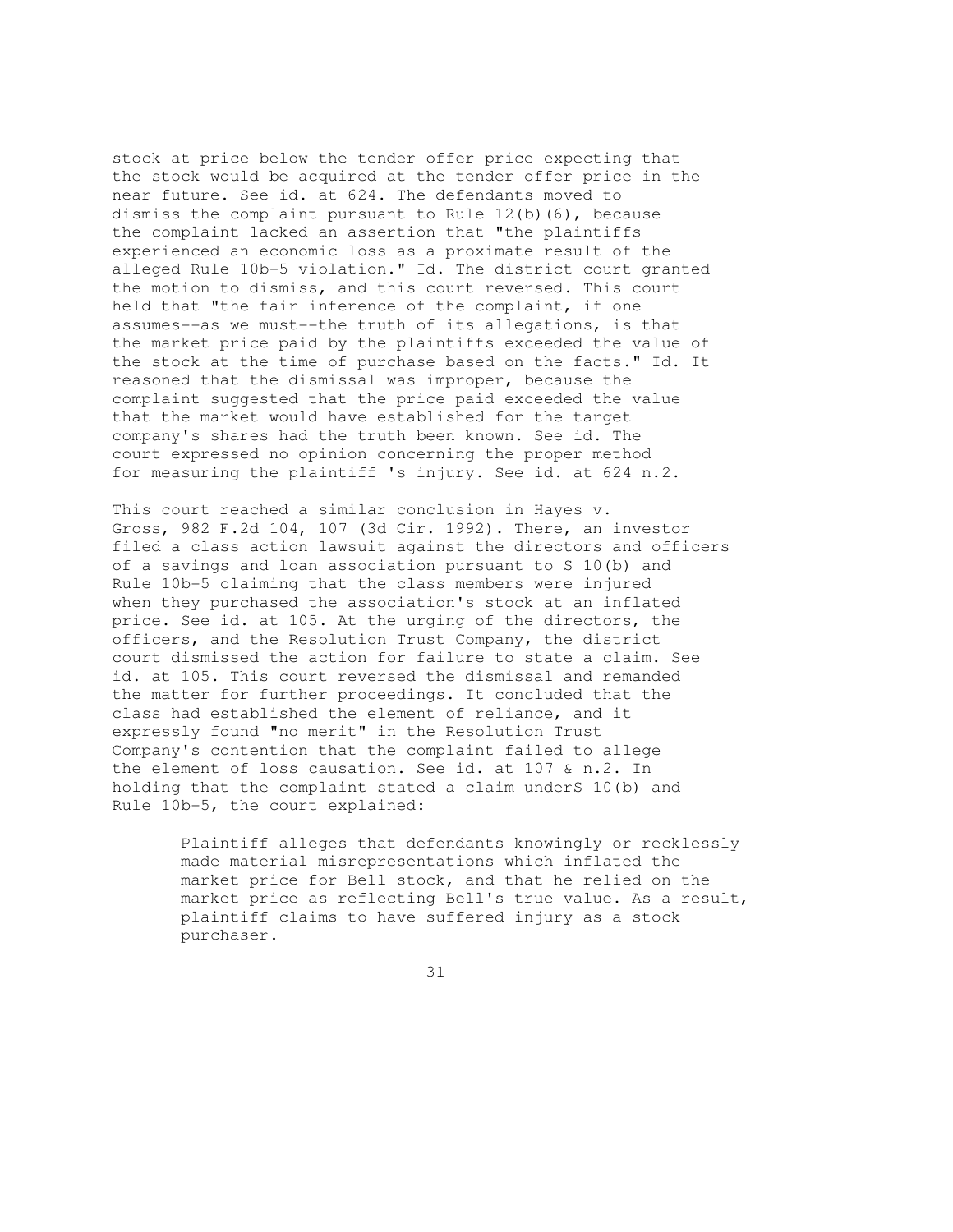## Id. at 107.

We interpret Scattergood and Hayes as holding that, where the claimed loss involves the purchase of a security at a price that is inflated due to an alleged misrepresentation, there is a sufficient causal nexus between the loss and the alleged misrepresentation to satisfy the loss causation requirement. Cf. Sowell v. Butcher & Singer, Inc., 926 F.2d 289, 297 (3d Cir. 1991) (stating that the difference between the purchase price and the "true value" of the security at the time of the purchase is the "proper measure of damages to reflect the loss proximately caused by the defendants' deceit") (quoting Huddleston v. Herman & MacClean, 640 F.2d 534, 555 (5th Cir. 1981) modified on other grounds, 459 U.S. 375 (1983)). We note, however, that those decisions assume that the artificial inflation was actually "lost" due to the alleged fraud. Where the value of the security does not actually decline as a result of a misrepresentation, it cannot be said that there is in fact an economic loss attributable to that alleged misrepresentation. In the absence of a correction in the market price, the cost of the alleged misrepresentation is still incorporated into the value of the security and may be recovered at any time simply by reselling the security at the inflated price. See Green v. Occidental Petroleum Corp., 541 F.2d 1335, 1345 (9th Cir. 1976) (Sneed, J., concurring) (stating that an investor's proximate losses are limited to those amounts that are attributable to the unrecovered inflation in the purchase price). Because a plaintiff in an action under S 10(b) and Rule 10b-5 must prove that he or she suffered an actual economic loss, we are persuaded that an investor must also establish that the alleged misrepresentations proximately caused the decline in the security's value to satisfy the element of loss causation.

We find the Eleventh Circuit's decision in Robbins v. Koger Properties, Inc., 116 F.3d 1441, 1448 (11th Cir. 1997), instructive of this point. In that case, a group of investors filed a class action lawsuit against Kroger Properties, Inc. ("KPI"), its officers, and its independent accountant pursuant to S 10(b) and Rule 10b-5 when the price of KPI stock dropped following a dividend cut. See id. at 1445. Only the suit against the independent accountant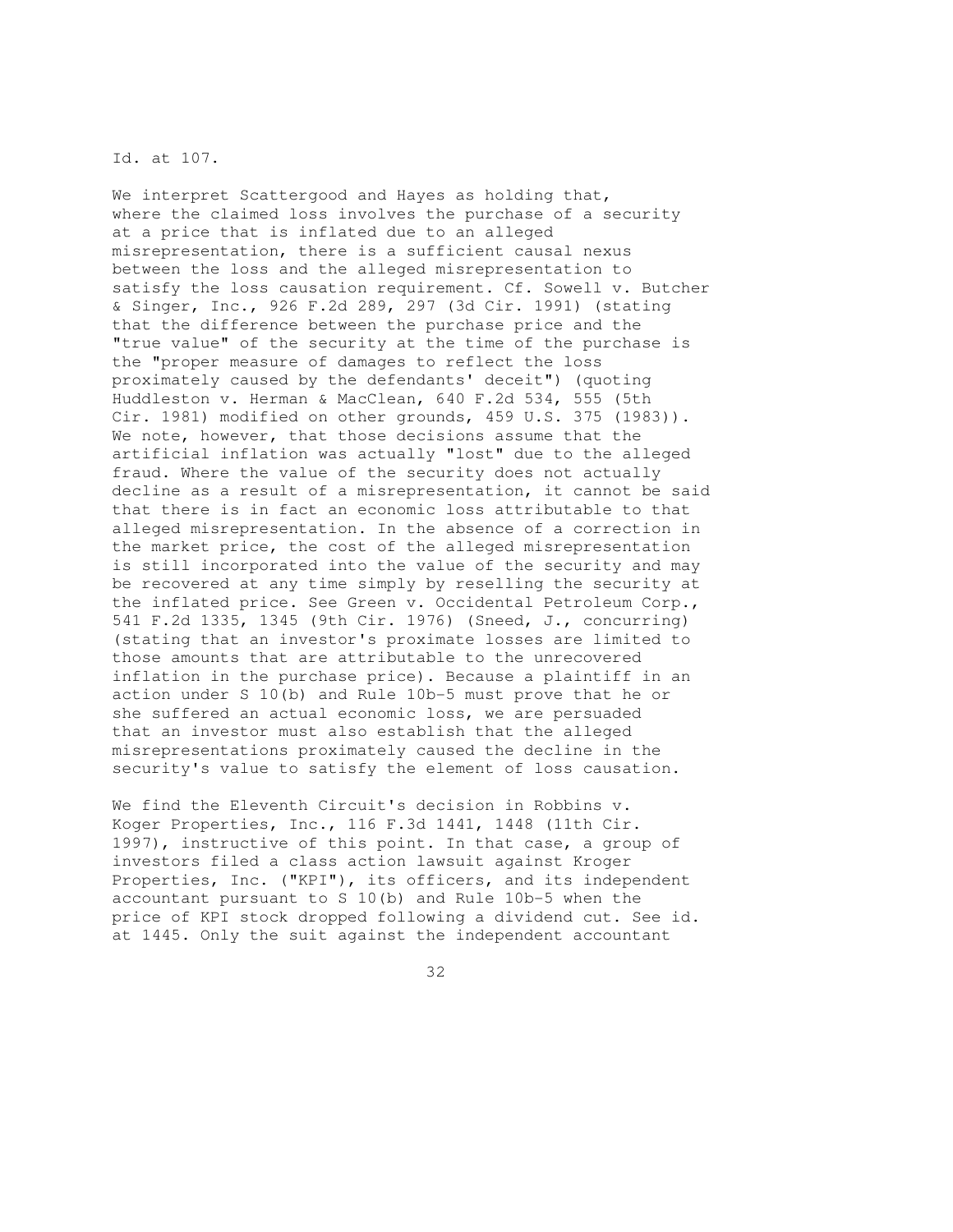proceeded to trial. See id. At trial, the investors presented evidence that the independent accounting firm made fraudulent statements which inflated the price at which they purchased KPI stock. See id. at 1445-46. It was also shown, however, that the dividend cut and the drop in the price of KPI stock occurred more than one year before the fraud was uncovered, and that the board of directors cut the dividend for reasons unrelated to the alleged fraud. See id. at 1445, 1448. The independent accountant moved for judgment as a matter of law, contending that the investors had failed to prove the essential element of loss causation. See id. at 1446. The district court denied the accountant's motion, and the Eleventh Circuit reversed. See id. at 1446, 1449. The Eleventh Circuit held that the investors had failed to satisfy the loss causation requirement, because they did not present evidence that the artificial inflation was removed from the market price of KPI stock, thereby causing a loss. See id. at 1446. In entering judgment in favor of the accountant, the court noted that the misrepresentations were not discovered until more than one year after the drop in the stock price, and that the investors had not presented any evidence that the cut in dividends, which led to the drop in price, was related to the alleged misrepresentations. See id. at 1446-47.

Turning to the complaint at issue in this case, we are persuaded that the Class has alleged sufficient facts to show that the alleged misrepresentations proximately caused the claimed loss. The Class contends that it purchased shares of ABI common stock at a price that was inflated due to the alleged misrepresentations, and that it suffered a loss when the truth was made known and the price of ABI common stock returned to its true value. The complaint states, in relevant part:

> 94. As a result of the Cendant Defendants' fraudulent conduct as alleged herein, the prices at which ABI securities traded were artificially inflated throughout the Class Period. When plaintiff and the other members of the Class purchased their ABI securities, the true value of such securities was substantially lower than the prices paid by plaintiff and the other members of the Class. The market price of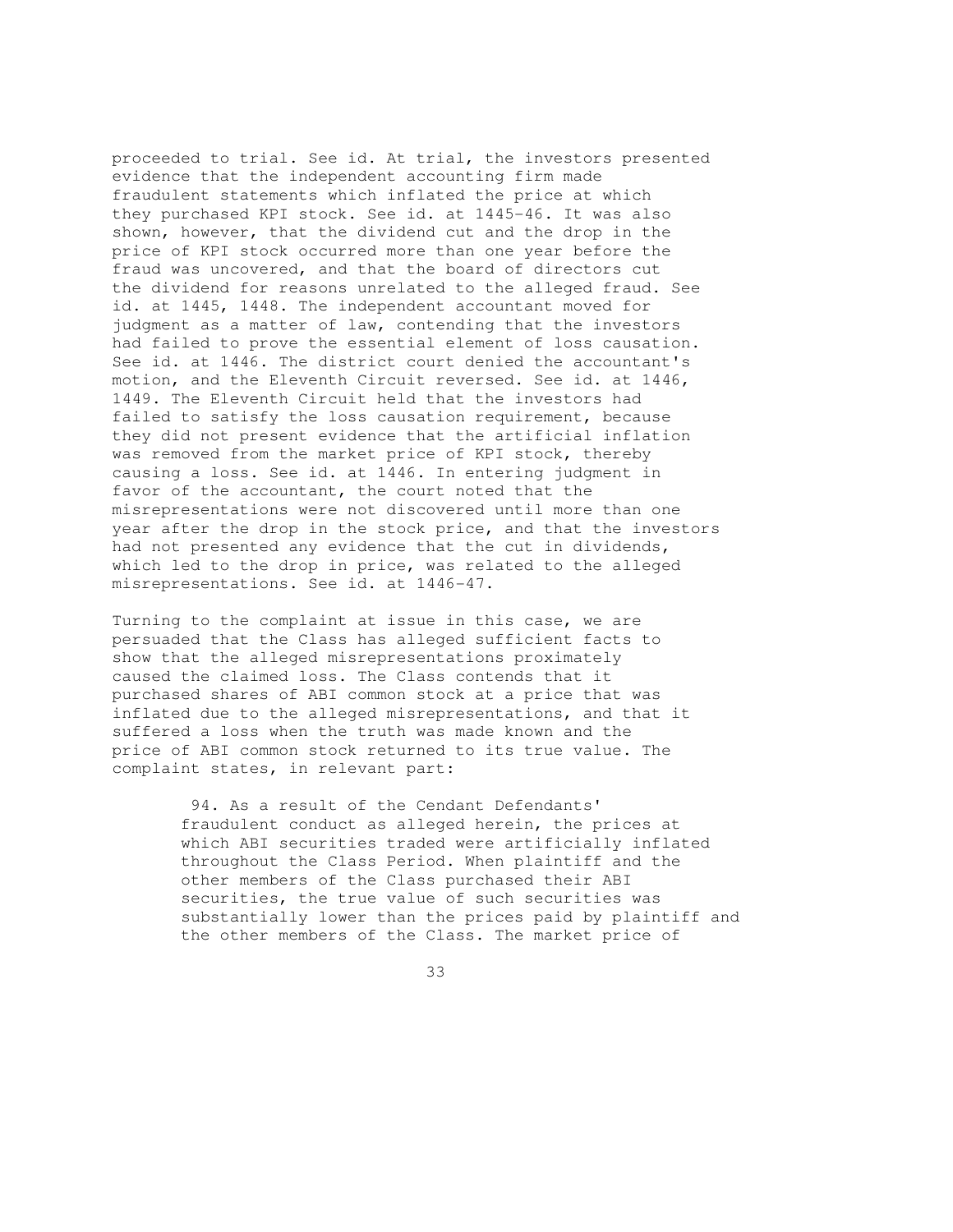ABI common stock declined sharply from its March 23, 1998, \$64-7/16 per share closing price, to its September 29, 1998, \$43 per share closing price. By October 13, 1998, ABI's closing price dropped to \$35-1/2. In ignorance of the materially false and misleading nature of the statements and documents complained of herein, as well as of the adverse, undisclosed information known to defendants, plaintiff and the other members of the Class relied, to their detriment on such statements and documents, and/or on the integrity of the market, in purchasing their ABI common stock at artificially inflated prices during the Class Period. Had plaintiff and the other members of the Class known the truth, they would not have taken such action.

 95. At all relevant times, the misrepresentations and omissions particularized in this Amended Complaint directly or proximately caused, or were a substantial contributing cause of, the damages sustained by plaintiff and the other members of the Class. The misstatements and omissions complained of herein had the effect of creating in the market an unrealistically positive assessment of Cendant, as well as of its financial condition, causing ABI's common stock to be overvalued and artificially inflated at all relevant times. Defendants' false portrayal, during the Class Period, of the Company's operations and prospects, as well as of Cendant's financial condition, resulted in purchases of ABI securities by plaintiff and by the other members of the Class at artificially inflated prices measured by the difference between the market prices and the actual value of such securities at the time of purchase, thus causing the damages complained of herein.

\* \* \*

 97. As a direct and proximate result of defendants' aforesaid wrongful conduct during the Class Period, plaintiff and other members of the Class have suffered substantial damages in connection with their purchases of ABI common stock.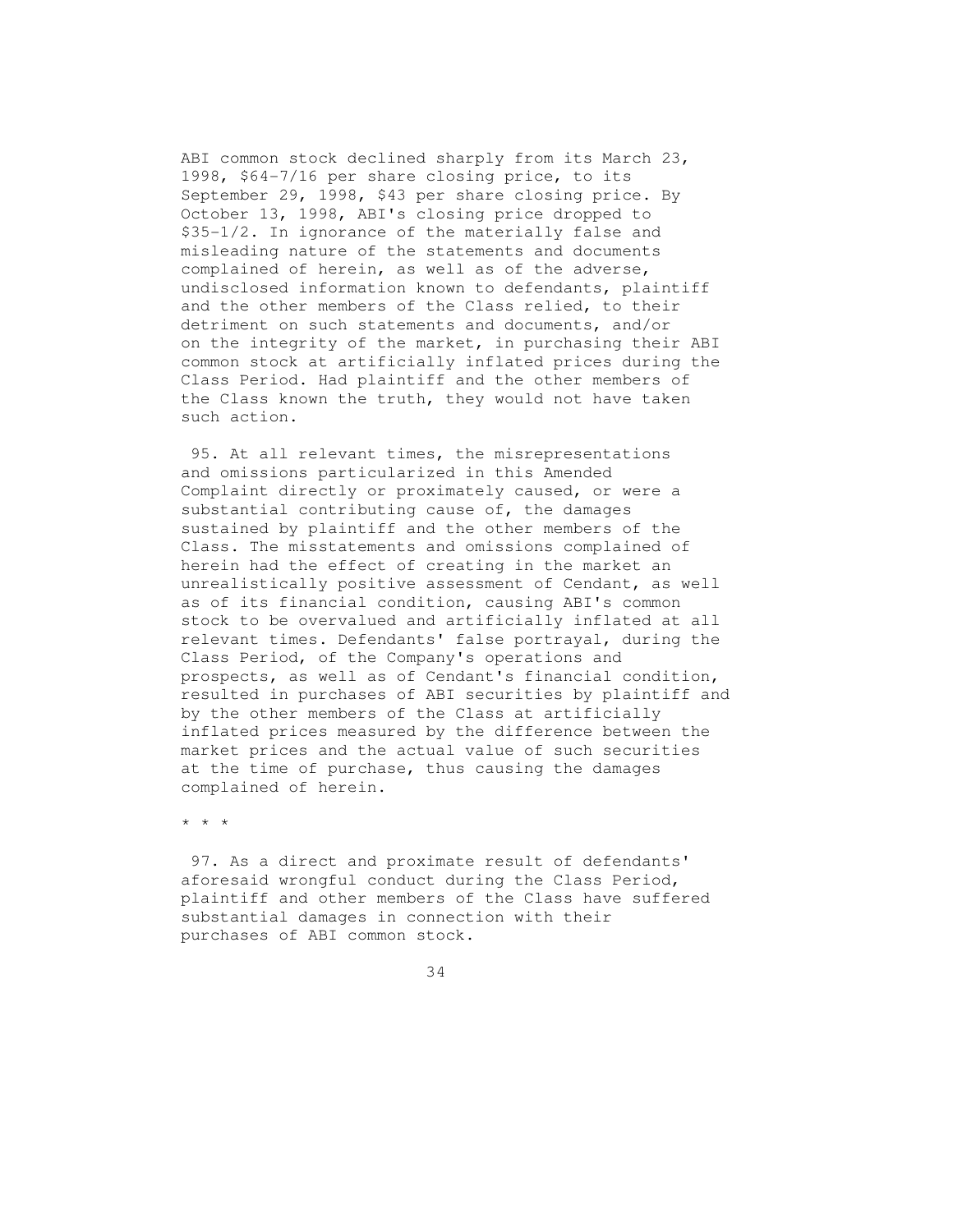The complaint further indicates that the price of ABI common stock was "buoyed" by the defendants alleged misrepresentations, and that it dropped in response to disclosure of the alleged misrepresentations and the termination of the merger agreement. Assuming the truth of those allegations, and taking all reasonable inferences in the light most favorable to the Class, we agree that the Class is entitled to offer evidence to support its claim.

Notwithstanding the allegations of the complaint, however, the defendants maintain that the price of ABI common stock was inflated, not by the alleged misrepresentations, but rather by AIG's \$58 tender offer and by the approval of the merger agreement by the board of directors of ABI. We do not agree. The Class period covers persons who purchased shares of ABI common stock prior to both events. For those purchasers, neither the competing tender offer nor the board approval of the merger agreement could have provided an independent valuation that would have inflated the price of ABI common stock.

Nor can we say, for the Class members who purchased shares of ABI common stock after that time, that the announcement of AIG's \$58 bid and the approval of the merger agreement were sufficient to destroy the causal connection between the alleged misrepresentations and the artificial inflation in the price of ABI common stock. It is well established that not every intervening event is sufficient to break the chain of causation. See Rankow v. First Chicago Corp., 870 F.2d 356, 367 (7th Cir. 1989) (stating that to allow any intervening change in market conditions not directly caused by the defendant to break the chain of causation and exempt the defendant from liability would eviscerate Rule 10b-5); W. Page Keeton et al., Prosser & Keeton on the Law of Torts S 44 (5th ed. 1984) (explaining that proximate causation is not destroyed by every intervening event). So long as the alleged misrepresentations were a substantial cause of the inflation in the price of a security and in its subsequent decline in value, other contributing forces will not bar recovery. See Robbins, 116 F.3d at 1447 n.5. While we are mindful that the defendants may disprove that the Class suffered a loss as a result of the alleged misrepresentations by showing

<u>35</u>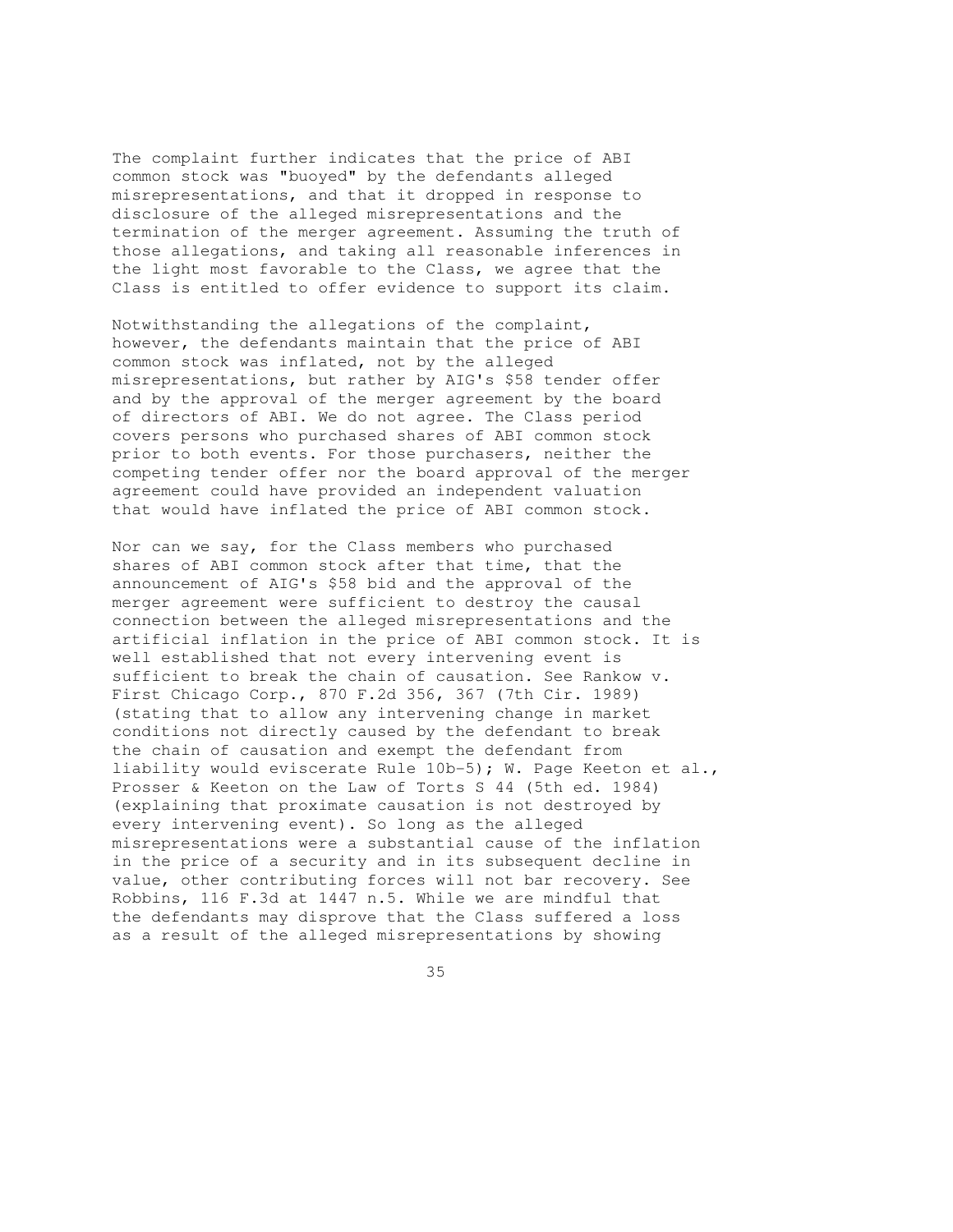that the misrepresentations were not a substantial factor in setting the price of ABI common stock during the Class period, we disagree that the defendants may do so at this stage of the proceedings. See In re Burlington Coat Factory Sec. Litig., 114 F.3d at 1420 (setting forth the standard for reviewing a motion to dismiss). It is possible that one portion of the inflation was attributable to both the competing tender offer and the board approval of the merger agreement, and that the remaining portion of the inflation was attributable to the alleged misrepresentations. It is equally reasonable to infer that the alleged misrepresentations played a substantial role in the decision of the board of directors of ABI to approve the merger agreement, especially considering the fact that ABI shareholders were to receive Cendant common stock in exchange for their shares of ABI common stock.

We also disagree with the defendants' contention that the mutual termination of the merger agreement was an intervening event that caused the Class's loss. The complaint alleges that the market price of the common stock of both ABI and Cendant declined in response to the alleged fraud. From that allegation, it is reasonable to conclude that the disclosure of the falsity of the alleged misrepresentations played a substantial factor in the termination of the merger agreement. Indeed, it is possible that the board of directors of ABI no longer found it beneficial for its shareholders to exchange shares of ABI common stock for shares of Cendant common stock following the discovery of Cendant's true financial condition. In light of the sharp decline in the price of Cendant common stock, it is also reasonable to infer that the board of directors of Cendant sought to cancel the merger to avoid diluting the shares of its existing shareholders. We therefore agree with the contentions of the Class and conclude that the complaint alleges sufficient facts to establish the element of loss causation.

### CONCLUSION

In sum, we conclude that the complaint alleges sufficient facts to establish the elements of reliance and loss causation. We do not resolve, however, whether the

<u>36 and 36</u>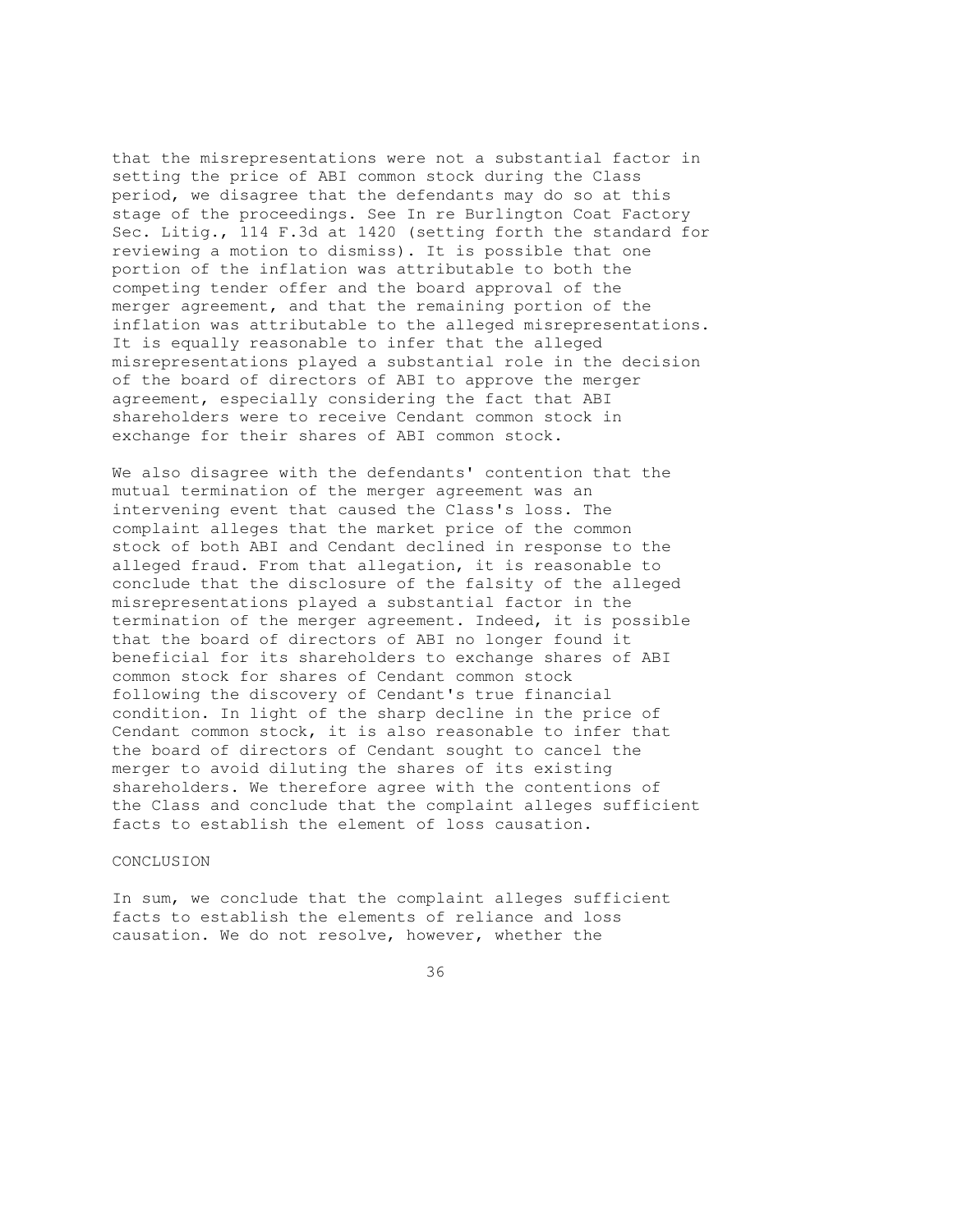complaint also satisfies the "in connection with" requirement; nor do we consider whether the complaint complies with the heightened pleading requirements of Rule 9(b). Rather, we vacate the judgment of the district court and remand this matter so that the district court may determine, in the first instance, whether the alleged misrepresentations were material and publicly disseminated in a reliable medium and, if so, whether the complaint nevertheless should be dismissed for a failure to plead scienter with particularity.14 Because we do not resolve whether the dismissal was proper under S 10(b) and Rule

 $\mathcal{L}_\mathcal{L} = \{ \mathcal{L}_\mathcal{L} = \{ \mathcal{L}_\mathcal{L} = \{ \mathcal{L}_\mathcal{L} = \{ \mathcal{L}_\mathcal{L} = \{ \mathcal{L}_\mathcal{L} = \{ \mathcal{L}_\mathcal{L} = \{ \mathcal{L}_\mathcal{L} = \{ \mathcal{L}_\mathcal{L} = \{ \mathcal{L}_\mathcal{L} = \{ \mathcal{L}_\mathcal{L} = \{ \mathcal{L}_\mathcal{L} = \{ \mathcal{L}_\mathcal{L} = \{ \mathcal{L}_\mathcal{L} = \{ \mathcal{L}_\mathcal{$ 

14. We find no merit in the defendants' claim that the dismissal should be affirmed on the alternative ground that the complaint fails to allege that the defendants shared a "fiduciary or other similar relation of trust and confidence" with the Class members. The complaint does not allege that the defendants failed to disclose material facts. See, e.g., Dirks v. Securities & Exch. Comm'n, 463 U.S. 646, 6611983) (considering whether a tippee was under a duty to disclose inside information or to abstain from trading); Chiarella v. United States, 445 U.S. 222, 228 (1980) (considering whether a financial printer was under a duty to disclose information to shareholders of a corporation for whom he did not work or to abstain from trading in the corporation's securities); Gordon v. Diagnostek, Inc., 812 F. Supp. 57, 60 (E.D. Pa. 1993) (considering whether an acquiring corporation was under a duty to disclose certain financial information to the shareholders of a target corporation); Lerner v. FNB Rochester Corp., 841 F. Supp. 97, 99, 103 (W.D.N.Y. 1993) (considering whether a potential acquirer was under a duty to disclose material information to the shareholders of a target corporation); Gershon v. Wal-Mart Stores, Inc., 901 F. Supp. 128, 129-31 (S.D.N.Y. 1995) (considering whether a corporation was under a duty to disclose to the shareholders of another corporation that it intended to terminate a contract for the sale of goods); Lindlom v. Mobile Telecomm. Technologies Corp., 985 F. Supp. 161, 163 (D.D.C. 1997) (considering whether a subsidiary whose securities were not traded owed a duty to disclose certain information to the shareholders of the parent corporation). Rather, it alleges that the defendants made affirmative misrepresentations. Though defendants who are neither fiduciaries nor insiders generally are not under a duty to disclose material information, they subject themselves to liability under S 10(b) and Rule 10b-5 when they make affirmative misrepresentations. See Deutschman v. Beneficial Corp., 841 F.2d 502, 506 (3d Cir. 1988) (stating that nothing in the law of this circuit "can be construed to require afiduciary relationship between a section 10(b) defendant and the victim of that defendant's affirmative misrepresentation").